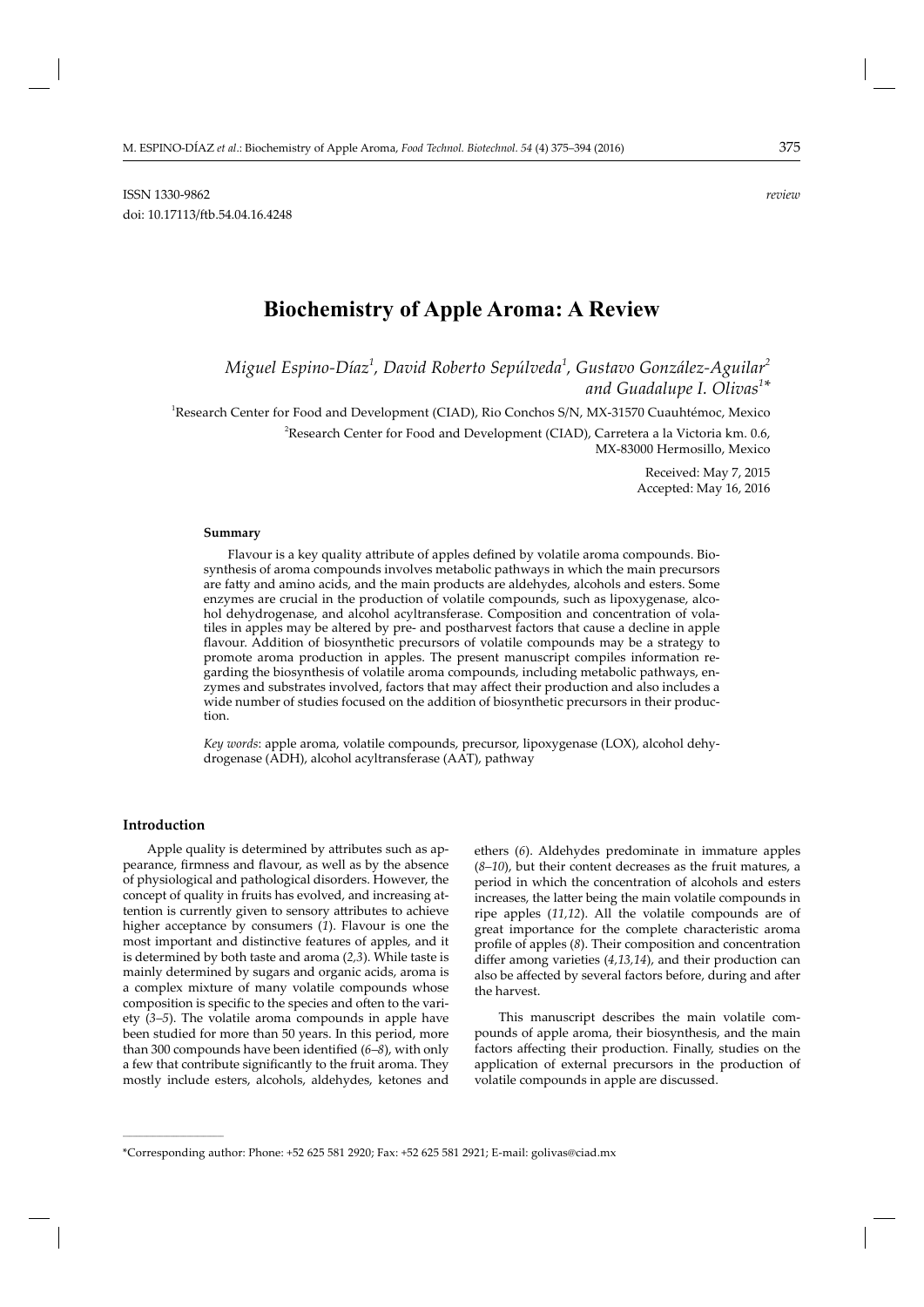# **Volatile Aroma Compounds in Apple**

In apples, the profile of volatile compounds changes with maturation; aldehydes predominate at the beginning, then the content of alcohols starts to increase considerably, and finally the profile is dominated by esters (15). Therefore, it is important to discuss exactly how the cultivar and biotic and abiotic factors affect the profile of aldehydes, alcohols and esters in apples.

Aldehydes derive mainly from the catabolism of fatty acids (*9,16*). They can also derive from branched-chain amino acids such as isoleucine, leucine and valine (*17,18*). There are reports of more than 25 aldehydes in apple (*6*), mostly hexanal, *trans*-2-hexenal and butanal. Aldehydes are abundant in pre-climacteric apples (19), but after ripening, the content of some aldehydes becomes almost imperceptible (9,20). However, when volatile content is determined in homogenized tissue (juice), high concentrations of some aldehydes are found, mostly hexanal and hexenals (*21,22*). Under hypoxic conditions apples can also produce acetaldehyde (*23*), which can be reduced to ethanol. Nonetheless, there are apple varieties such as Royal Gala (*22*) and Golden Delicious (*23,24*) that are very resistant to extremely low oxygen concentrations (Table 1; *6,10,19,21,22,25–27*).

Alcohols are formed by the reduction of corresponding aldehydes, by the action of the enzyme alcohol dehydrogenase (ADH) (*28–30*). Linear alcohols are derived from the fatty acid catabolism, whereas branched-chain alcohols are produced by the metabolism of branched amino acids (*31,32*). Alcohols are the second most important compounds that contribute to the aroma of ripe apples after esters (33), the most abundant being 2-methyl-1--butanol, 1-butanol, 1-hexanol, 1-propanol and 2-methyl- -1-propanol (*14,34–36*). They are direct precursors of esters (*6*), which may occasionally be fragmented to their corresponding alcohols and fatty acids by the action of esterases (*37–41*). It has been reported that apples synthesize more than 40 alcohols in apples (*6*).

In the last step of volatile compound synthesis, the alcohol acyltransferase (AAT) enzyme transfers an acyl group from acyl-CoA to the OH group of an alcohol to form an ester (42). This occurs in both fatty acid and amino acid catabolism (*15,43,44*). In ripe apples, alcohols constitute 6 to 16 % of the total volatiles (8), whereas esters represent, depending on the apple variety, from 80 % in Golden Delicious and Golden Reinders (*14,45*) to 98 % in Starking Delicious (*36*). Esters can have linear or branched chains, and their concentration depends on the availability of precursors (*37,46,47*) and on the selectivity and activity of the enzymes involved (*48–51*). Butyl acetate, hexyl acetate, 2-methylbutyl acetate and ethyl 2-methyl--butanoate are the most important esters due to their high content and impact on apple aroma of several varieties (*6,52*). Table 2 (*6,12,14,25–27,45,48,53–62*) shows the main alcohols and esters in apples found in different apple varieties at the moment of harvest.

# **Biosynthesis of Volatile Compounds in Apples**

Volatile compounds are synthesized from fatty acid metabolism, amino acid metabolism, and carbohydrate metabolism (*5,63,64*), through the following pathways (*40*): (*i*) straight-chain aldehydes, alcohols and esters are synthesized from lipids, mainly linolenic and linoleic acids, through β-oxidation and lipoxygenase activity (*8,16*), (*ii*) branched-chain aldehydes, alcohols and esters are derived from isoleucine (*17,65–67*), (*iii*) terpenoids are synthesized *via* the mevalonate pathway (*63,68*) and deoxyxylulose phosphate pathway (*69*), and (*iv*) phenylpropanoids are synthesized from the phenylpropanoid pathway (*70*).

Fatty acids with 16 and 18 carbons are the most predominant in apples (C16:0, C18:0, C18:1, C18:2 and C18:3) (*71*), which are the principal substrates for the production of volatiles (*72*). The lipid content and concentration of fatty acids in pre- and postharvest climacteric apples are similar, reaching their maximum concentration in the climacteric period (*71–75*). The most important amino acids for the biosynthesis of volatile compounds in apples are

Table 1. Proportion of aldehydes in the total volatiles identified in each apple variety

|                      |                                             |            | Fruit             |                        |                    | Juice         |            |            | Fruit               |
|----------------------|---------------------------------------------|------------|-------------------|------------------------|--------------------|---------------|------------|------------|---------------------|
| Volatile<br>compound | Descriptive odour                           | GD<br>(19) | <b>BD</b><br>(10) | F <sub>I</sub><br>(21) | <b>GRU</b><br>(21) | GD<br>(21)    | GS<br>(21) | PL<br>(21) | <b>GRE</b><br>(22)  |
|                      |                                             |            | Before maturation |                        |                    | At harvesting |            |            | After<br><b>ULO</b> |
| Acetaldehyde         | pungent, ethereal $(6)$ , fruity $(25)$     |            |                   |                        |                    |               |            |            | 1.13                |
| Propanal             | penetrating $(6,25)$ roasted coffee $(6)$   |            | 0.60              |                        |                    |               |            |            |                     |
| Butanal              | pungent $(6,25)$ , diluted fruity $(6)$     |            | 3.19              | 0.10                   | 0.19               | 0.08          | 0.18       | 0.13       | 0.08                |
| Hexanal              | green grassy $(25)$ , green apple $(26)$    | 3.66       | 12.2              | 0.34                   | 0.25               | 0.32          | 3.08       | 0.34       | 34.37               |
| trans-2-hexenal      | green fruit $(6)$ , pungent vegetable $(6)$ | 1.55       | 0.31              | 0.66                   | 0.39               | 0.42          | 6.79       | 1.00       | 37.56               |
| Heptanal             | pungent, greasy (25)                        | 2.98       | 14.9              |                        |                    |               |            |            |                     |
| Octanal              | citric fruit $(27)$ , strong $(25)$         | 5.76       | 13.24             |                        |                    |               |            |            |                     |
| Nonanal              | orange-rose, waxy (25)                      | 34.54      | 26.04             |                        |                    |               |            |            |                     |
| Decanal              | orange skin, citric (25)                    | 0.38       | 7.86              | 0.09                   | 0.10               | 0.08          | 0.21       | 0.19       |                     |
| Benzaldehyde         | almond oil (25)                             | 2.49       | 0.60              | 0.16                   | 0.03               | 0.01          | 0.08       | 0.02       | 0.03                |

GD=Golden Delicious, BD=Bisbee Spur Delicious, FJ=Fuji, GRU=Gold Rush, GS=Granny Smith, PL=Pink Lady, GRE=Golden Reinders; ULO=ultra-low oxygen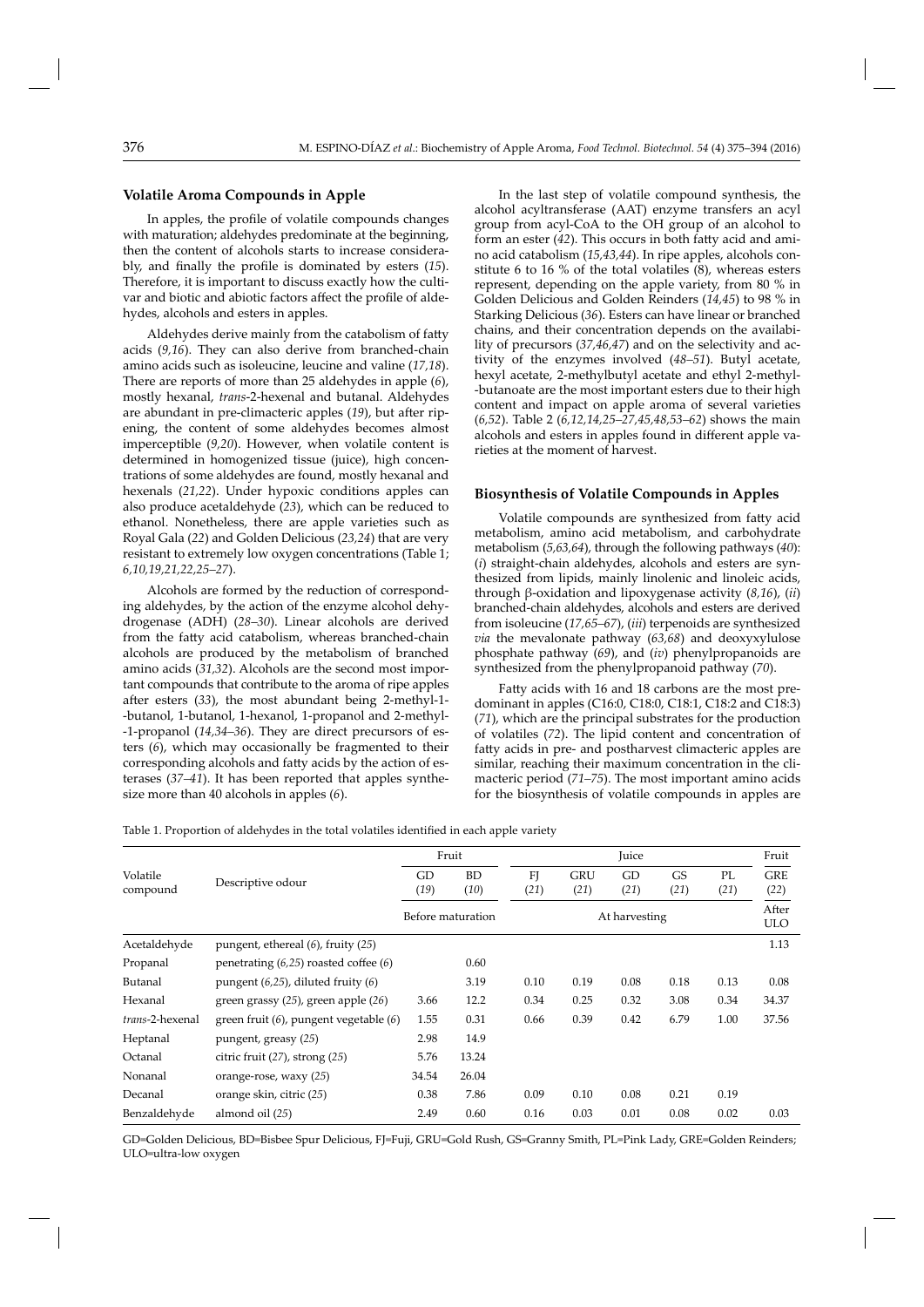|                         |                                                     |                        |        |                         |                | $w/(\mu g/\kappa g)$ |         |         |
|-------------------------|-----------------------------------------------------|------------------------|--------|-------------------------|----------------|----------------------|---------|---------|
| Volatile compound       | Descriptive odour                                   | <b>CTH</b>             | GD(14) | GS (14)                 | MG (53)        | GR (45)              | FJ (48) | PL (54) |
| Alcohols                |                                                     |                        |        |                         |                |                      |         |         |
| Etanol                  | mild $(6)$ , wine or wisky $(25)$                   | 100 (12), 10 (25)      | 44.30  | 52.00                   | $17.80\,$      | 14.60                | 4.20    | 0.76    |
| 1-propanol              | alcoholic-nauseating (6)                            | 9(25,55)               | 12.70  | 19.60                   | 10.40          | $1.10$               | 1.20    | 3.49    |
| 1-butanol               | harsh fusel $(6,25)$ , sweet $(26)$ , banana $(25)$ | $0.5(55-58)$           | 22.10  | $11.00$                 | 238.60         | $1.60\,$             | 2.40    | 30.33   |
| 1-pentanol              | fusel like $(25)$ , mild $(25)$                     | $4.0(58)$ , 1.3 $(25)$ |        |                         | 9.30           | 2.00                 | $\pm$   |         |
| 1-hexanol               | sweet alcohol (25), muddy (26)                      | 2.5(56,58), 0.5(55,57) | 52.50  | 뵤                       | 26.90          | 13.30                | 3.90    | 3.89    |
| trans-2-hexen-1-ol      | green fruit (6), caramel (6)                        |                        |        |                         |                |                      |         |         |
| 2-methyl-1-propanol     | sweet (26), musty (26), fusel oil (25)              | 5.3 (59), 40.0 (25)    | $\pm$  | 17.5                    |                | 1.80                 |         | 9.35    |
| 2-methyl-1-butanol      | pleasant (6)                                        | 0.3(56)                | 5.30   | $\overline{\mathbf{u}}$ | 40.40          | 1.40                 | 29.00   | 0.84    |
| 3-methyl-1-butanol      | unpleasant odour (25)                               | 0.025(25)              |        |                         |                |                      |         |         |
| Esters                  |                                                     |                        |        |                         |                |                      |         |         |
| Ethyl acetate           | fruit (6,26), brandy (6), pineapple, ether (25)     | 5.0(25,55), 13.5(60)   | 41.20  |                         | $\overline{1}$ |                      | 4.20    | 3.76    |
| Ethyl butanoate         | apple (59), fruity (26), pineapple (25)             | 0.001 (27,55,56)       | 56.00  |                         | 4.50           | 부                    | 0.50    | 5.46    |
| Ethyl hexanoate         |                                                     | 0.001 (27,56)          |        | $\pm$                   |                |                      | 1.20    | 76.93   |
| Propyl acetate          | fruity (26), pear (25)                              | 2.0 (60), 0.105 (25)   | 20.40  |                         | 12.10          | 5.40                 | 2.20    | 8.66    |
| Butyl acetate           | red apple (25,26), banana (25)                      | 0.066(27,55,56,60)     | 81.30  | 25.70                   | 577.40         | 3.60                 | 9.00    | 196.75  |
| Butyl butanoate         | rotten apple (59,61)                                | 0.1(56)                | 21.00  | 32.00                   | 24.80          | 2.10                 | 2.90    | 76.66   |
| Butyl hexanoate         | grass (25), green apple (26,61)                     | 0.7(27,56)             |        |                         | 43.50          | 0.90                 | 4.60    | 96.44   |
| Pentyl acetate          | apple, fruity (26), banana (25)                     | 0.043(60), 0.005(12)   |        | 4.80                    | 64.30          | 5.90                 | 2.40    | 2.49    |
| Hexyl acetate           | red apple (26), pear (25,59,61)                     | 0.002(27,55,56)        | 73.00  | $17.40\,$               | 342.5          | 30.30                | 12.90   | 549.31  |
| Hexyl butanoate         | green (59)                                          | 0.25(27,55,62)         | 32.40  | 18.10                   | 64.00          | 9.80                 | 3.40    | 142.74  |
| Hexyl hexanoate         | apple (59), cucumber (59)                           |                        |        |                         | 39.70          | 5.90                 |         | 187.67  |
| 2-methylpropyl acetate  | fruity, apple (59), pear (26)                       | 0.065(27)              | 53.00  | 26.40                   | 21.90          | 0.80                 | 2.90    | 25.70   |
| 2-methylbutyl acetate   | apple, fruit (26,59)                                | 0.011(27), 0.005(55)   | 55.40  | $\Xi$                   | 284.90         | 12.80                | 197.10  | 255.15  |
| Ethyl 2-methylbutanoate | fruity, strawberry (26,59)                          | 0.001(62), 0.0003(56)  |        | 11.60                   | 4.40           | 42.10                | 121.00  | 11.95   |
| Butyl 2-methylbutanoate | apple (26,61), fruity (26)                          | 0.017(56)              |        |                         |                | 1.40                 | 4.90    |         |
| Hexyl 2-methylbutanoate | apple (61), grape (61)                              | 0.022(62)              |        |                         |                | 15.30                |         |         |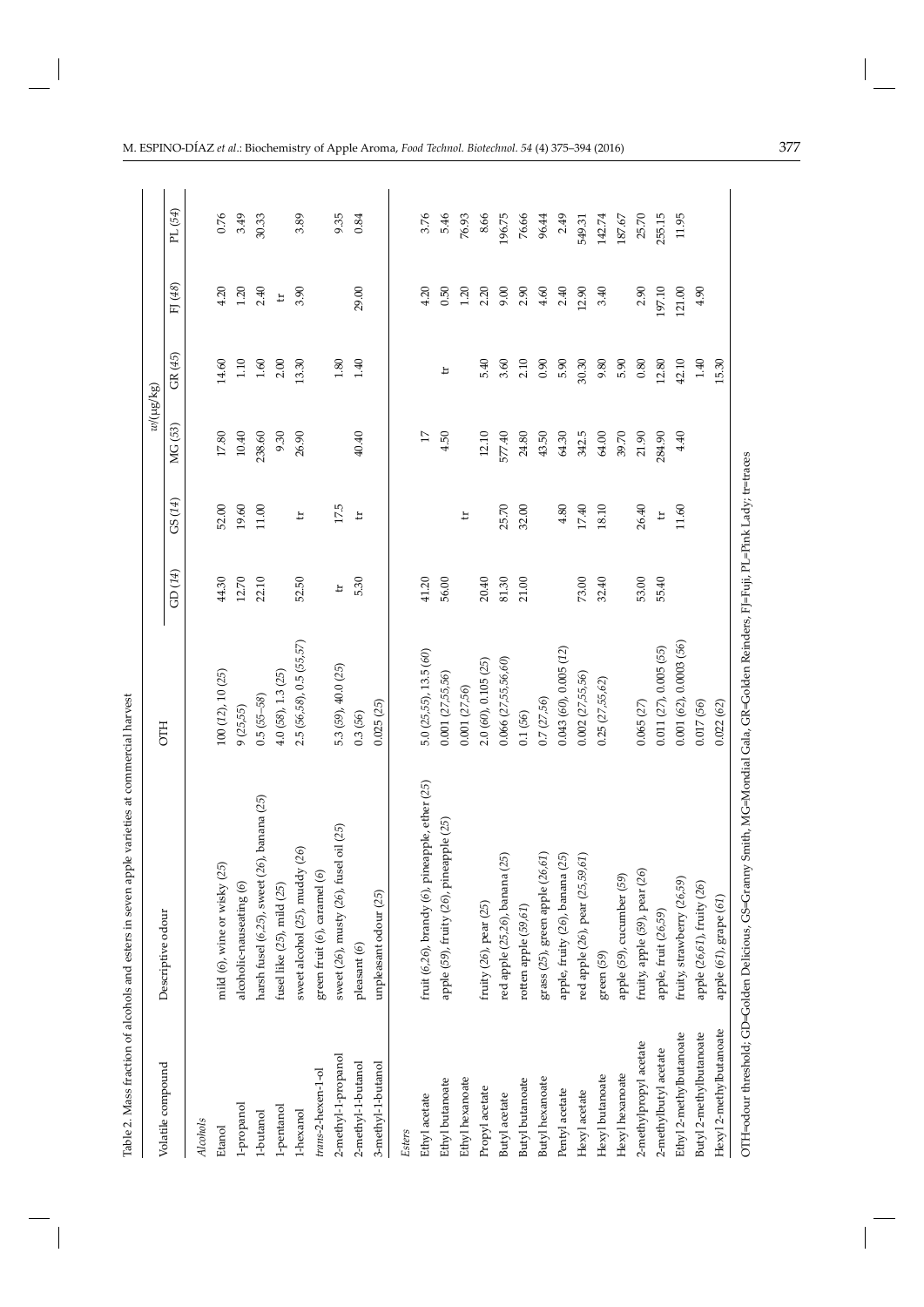those with branched chains (leucine, isoleucine and valine), although in other fruits, phenylalanine, tyrosine and tryptophan are important as well (*76,77*). The concentration of most amino acids decreases with the maturation of apples (*78–81*) due to the synthesis and metabolism of proteins (*78*). During storage, an initial reduction in the content of amino acids occurs, without significant change afterwards (78). On the other hand, there are two main groups of flavour compounds that come directly from carbohydrate metabolism: terpenoids and furanones (*3*). The following section describes the main pathways involved in the biosynthesis of volatile compounds in apples from fatty acids, amino acids and carbohydrates.

#### *Fatt y acid metabolism*

In apples, β-oxidation and the lipoxygenase (LOX) pathway are the two main enzymatic systems in the catabolism of fatty acids for the formation of aldehydes, alcohols and esters (*32,34,44,82*), the former being more important in intact fruit (16,83) and the latter in cut fruit (*5,84*). Nonetheless, as apples mature, the rates of both lipid synthesis and degradation increase, causing a change in membrane fluidity, thereby increasing its permeability to different substrates (71,83). This, along with the breakdown of chloroplasts, which release fatty acids such as linoleic (C18:2) and linolenic (C18:3) acids (*71*), make the LOX pathway an alternative to  $β$ -oxidation of the whole fruit, which is confirmed by high activity of the LOX pathway enzymes during apple development (*34,54,73,85*).

#### $β$ -Oxidation of fatty acids

β-Oxidation is the main pathway involved in the degradation of fatty acids, and in plants it is mainly performed in peroxisomes (*86–88*), which contain all the necessary enzymes. During β-oxidation, fatty acids are

activated to their corresponding acyl coenzyme A (CoA) by acyl-CoA synthase in a reaction requiring adenosine triphosphate (ATP),  $Mg^{2+}$  and coenzyme A with sulfhydryl functional group (CoASH) (*89,90*). The acyl-CoA is then imported into the peroxisome.

The main cycle of β-oxidation, known as the core β-oxidation cycle, includes four enzymatic reactions (*87*) performed by three proteins: (*i*) acyl-CoA oxidase, (*ii*) a multifunctional protein containing domains responsible for four enzymatic activities (2-*trans*-enoyl-CoA hydratase, L-3-hydroxyacyl-CoA dehydrogenase, p-3-hydroxyacyl-CoA epimerase and  $\Delta^3$ , $\Delta^2$ -enoyl-CoA isomerase), and (*iii*) L-3-ketoacyl-CoA thiolase (89,90). In the first reaction of the main cycle of β-oxidation, acyl-CoA is transformed into *trans*-2-enoyl-CoA by acyl-CoA oxidase. This reaction requires flavin adenine dinucleotide (FAD) as a cofactor and  $O_2$  as an electron acceptor. The  $O_2$  is reduced to  $H_2O_{2}$ , which is degraded by catalase inside the peroxisome (*90*). In the second reaction, 2-*trans*-enoyl-CoA hydratase catalyzes the hydration of *trans*-2-enoyl-CoA to 3-hydroxyacyl-CoA, which is oxidized to 3-ketoacyl-CoA by l-3-hydroxyacyl-CoA dehydrogenase in the third reaction of the cycle, requiring NAD<sup>+</sup> as a cofactor. In the fourth reaction of the β-oxidation cycle, 3-ketoacyl-CoA thiolase catalyzes the breakage of the thiol end of 3-ketoacyl-CoA resulting in one molecule of acetyl-CoA and one of acyl-CoA after the removal of two carbons, which return to the β-oxidation cycle. This cycle is repeated with the oxidative removal of two carbon atoms in the form of acetyl- -CoA from the carboxyl end of a fatty acid until it is completely oxidized (Fig. 1; *86,87,89–91*). The final product of the  $\beta$ -oxidation of fatty acids with odd number of carbon atoms is an acyl-CoA in which the fatty acid has five carbon atoms. The products of oxidation and breakdown are acetyl-CoA and propionyl-CoA (*91*).



Fig 1. β-Oxidation pathway of C18 fatty acids. A=saturated fatty acid (stearic), B=unsaturated fatty acid with one double bond in *cis* configuration (oleic), C=unsaturated fatty acid with two double bonds in *cis* configuration (linoleic). Adaptations based on 86,87,89– *91.* 1*.* acyl-CoA synthetase, 2. acyl-CoA oxidase, 3. *trans*-2-enoyl-CoA hydratase, 4. l-3-hydroxyacyl-CoA dehydrogenase, 5. 3-ketothiolase, 6. ∆<sup>3</sup> ,∆<sup>2</sup> -enoyl-CoA isomerase, 7. 2,4-dienoyl-CoA reductase, 8. enoyl-CoA isomerase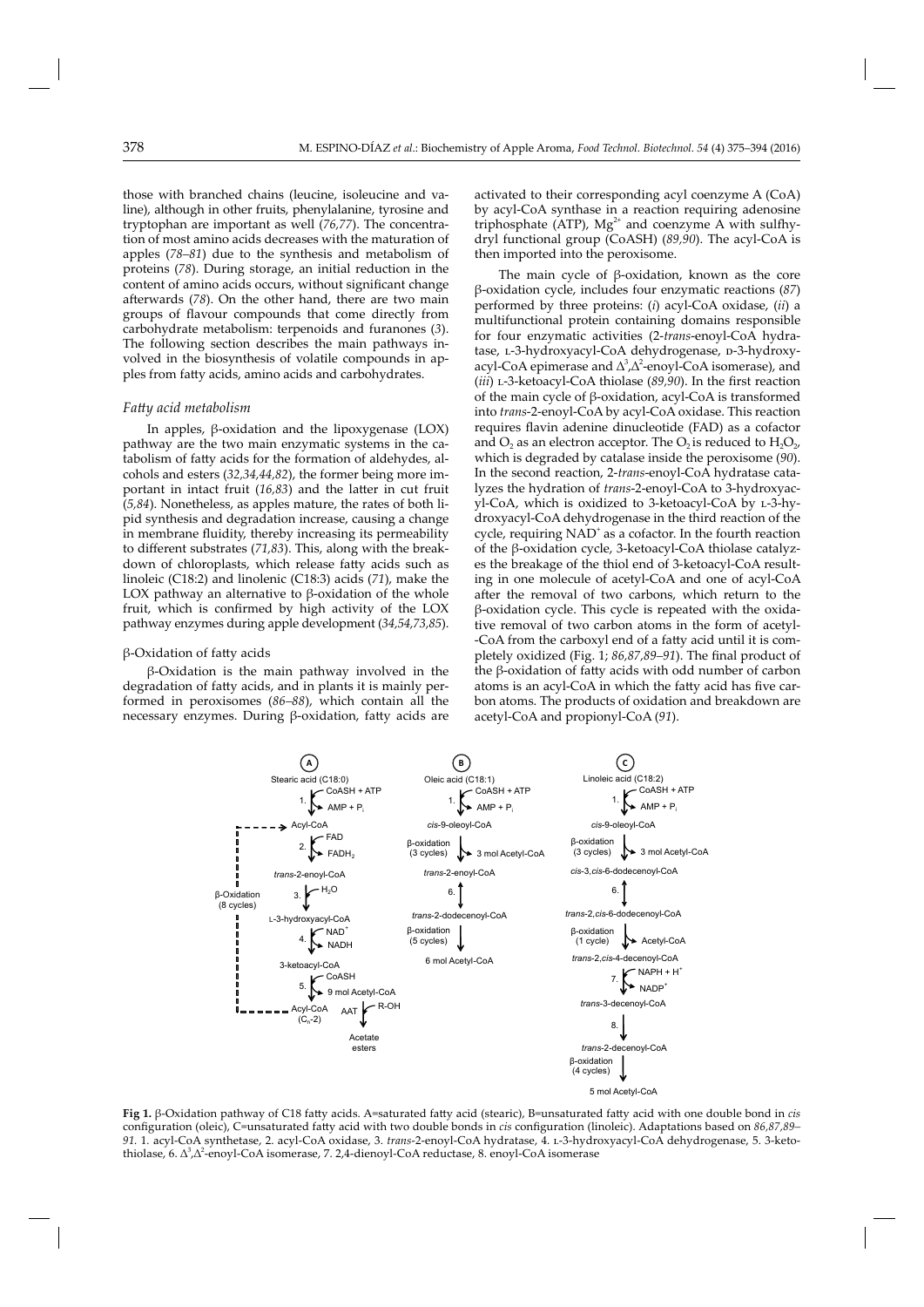The enzymes of the main β-oxidation cycle are able to catabolize linear saturated fatty acids or those with double *trans* bonds in the  $\Delta^2$  position (*86,89,90*). Some linear fatty acids with double *cis* bonds have odd number of carbon atoms and they form enoyl-CoA molecules that cannot be metabolized by the enzymes of the main β-oxidation cycle. Three auxiliary enzymes have been identified: (i) a ∆3 ∆2 -enoyl-CoA isomerase that converts 3-*cis*- or 3-*trans*- -enoyl-CoA to 2-*trans*-enoyl-CoA, which can be incorporat ed into the main β-oxidation cycle (*90*), (*ii*) a 2,4-dienoyl- -CoA reductase that catalyzes the conversion of 2-*trans,-*  4-*cis*-dienoyl or 2-*trans*,4-*trans*-dienoyl-CoA into 3-*trans*- -enoyl-CoA, and (*iii*) a Δ<sup>3,5</sup>Δ<sup>2,4</sup>-dienoyl-CoA isomerase that catalyzes the conversion of 3,5-dienoyl-CoA to 2,4-dienoyl-CoA (*86,87*). All these enzymes are required for the conversion of fatty acids in plants (90). Linoleic and linolenic acids have double bonds with a *cis* configuration and an even number of carbon atoms. Fig. 1 shows the enzymes, cofactors and products involved in the degradation of stearic, oleic and linoleic acids, all present in apples, through the β-oxidation pathway (*86,87,89–91*). The β-oxidation of long-chain fatty acids produces shorter acids such as acetic, butanoic and hexanoic acids, which can be reduced to their corresponding alcohols (*16*) before being esterified with acyl-CoA by the alcohol acyltransferase (AAT) enzyme. The combination of acyl-CoA molecules with different alcohols results in an important range of esters. However, given that acetyl-CoA is the main acyl-CoA produced in β-oxidation, most of the esters are acetate esters (*23*).

#### Lipoxygenase pathway

Lipoxygenase (LOX; EC 1.13.11.12) is a dioxygenase that catalyzes the oxygenation of polyunsaturated fatty acids containing a *cis*-1,4-pentadiene fraction, and the product is a conjugated diene (*cis*, *trans*) hydroperoxide (HPO) (*92,93*). Linoleic and linolenic acids are the main substrates of LOX (*3,94*), which are released from triacylglycerols, phospholipids and glycolipids by the action of acyl hydrolases (*32*).

Plant LOXs are classified on the basis of their primary structure and putative subcellular localization into two gene subfamilies: type 1, localized within cytosol, and type 2, which are chloroplastic proteins (*95–97*). LOX enzymes are also classified according to the carbon targeted for deoxygenation in the polyunsaturated fatty acid, which can be carbon 9 (9-LOX) or 13 (13-LOX) (*94,95,98, 99*). Most type 1-LOXs produce 9-hydroperoxide, and type 2-LOXs produce almost exclusively 13-hydroperoxide derivatives from polyunsaturated fatty acids (97). However, some LOX enzymes have dual positional specificity (95, *100–102*).

In Royal Gala apples, 11 LOX genes have been identified (40). Li *et al.* (103) identified 36 genes homologous to LOX in the apple (*Malus domestica*) genome, using the domain of 'Lipoxygenase' from Pfam database (*104*). Vogt *et al.* (96) identified 23 putative LOX genes in the genome of Golden Delicious apple reported by Velasco *et al*. (*105*). Based on sequence similarity, the 23 LOX genes were assigned to seven clusters. Clusters with their putative functional sequences were: *LOX1a-e*, *LOX2a* and *-b*, *LOX3a*  and *-b*, *LOX5a-e*, *LOX6a* and *-b*, *LOX7a-d*, and *LOX8a* and

*-b*. Only *LOX9* represents a single gene (*LOX9a*) (*96*). Vogt *et al*. (*96*) also predicted the subcellular location of LOX genes. Genes of LOX1, -3 and -7 clusters encode cytoplasmic 1-LOX proteins, which may be 9-LOX, whereas LOX2, -5, -6 and -8 clusters encode chloroplast 2-LOX proteins, which may be 13-LOX, according to Feussner and Wasternack's (95) classification.

Using linoleic or linolenic acid as substrate, enzyme LOX1c produced mainly 9-hydroperoxide (77 %), whereas LOX2b produced predominantly 13-hydroperoxide (*106*). However, LOX1a and LOX2a enzymes exhibited a dual positional function producing 13- and 9-hydroperoxides in a ratio of 8:1. The latter two enzymes were classified with 13/9-specificity (106).

The genes *MdLOX1a* and *MdLOX5e* were found to be involved in the production of volatiles in Alkmene, Discovery, McIntosh, Royal Gala and Prima apples. More recently, four genes (*LOX1a* and *-c* and *LOX2a* and *-b*) were related to Golden Delicious apple aroma (*106*). The genes *MdLOX2* and *MdLOX5* were expressed in leaves, flowers and fruits of Golden Delicious and McIntosh, whereas the remaining genes were expressed in a different way or were absent from tissues. LOX genes exclusively expressed in fruits were not found (*96*). Of the 22 LOXs, 17 were expressed in Jonagold apple peel (107). However, little is known about the specific function of each LOX isoform (*96*).

Products of the LOX reaction can be converted to different compounds, through at least six pathways (*100*). One of these pathways is through the hydroperoxide lyase (HPL) enzyme (*108*) (Fig. 2; *16,29,32,63,109*). HPL is an enzyme belonging to the cytochrome P450 CYP74B/C family and acts on hydroperoxides with no need for cofactors (*63*) to form short-chained aldehydes (6 or 9 carbon atoms) (*16,109*). Some HPL enzymes break only 9-HPOs (*110*), others act only on 13-HPOs, and others have dual specificity (111), which can influence the aroma profile of the fruit (5). However, the 9-LOX hydroperoxide derivatives are not totally understood (*107*). In the apple genome, a total of 39 *MdALDH* genes were identified (*112*).

Aldehydes (6 or 9 carbon atoms) are subsequently reduced to the corresponding alcohol by the enzyme alcohol dehydrogenase (ADH) (*63*). ADH is an oxidoreductase that catalyzes the reversible reduction of aldehydes to alcohols (68,113,114), and its direction is influenced by the pH. However, at physiological pH, the reaction favours the production of alcohols (*29*). ADH acts on a wide range of linear, branched and cyclic alcohols (*29*), showing preference for the former in apples (*28,115*). It also requires the presence of the reduced coenzymes NADH and NADPH, which possess two diastereotopic hydrogens, *pro-R* and pro-S; the substrate can be attacked from both ends resulting in (*S*) or (*R*) alcohols. Most ADH enzymes form (*S*) alcohols (*116*).

The alcohols resulting from ADH enzymatic activity are natural substrates for the AAT enzyme, which transfers an acyl group through an oxygen-dependent reaction from acyl-CoA to the OH group of an alcohol (*42*) forming an ester (*5,33,68*). The diversity of esters formed by AAT enzymes can be influenced by substrate availability,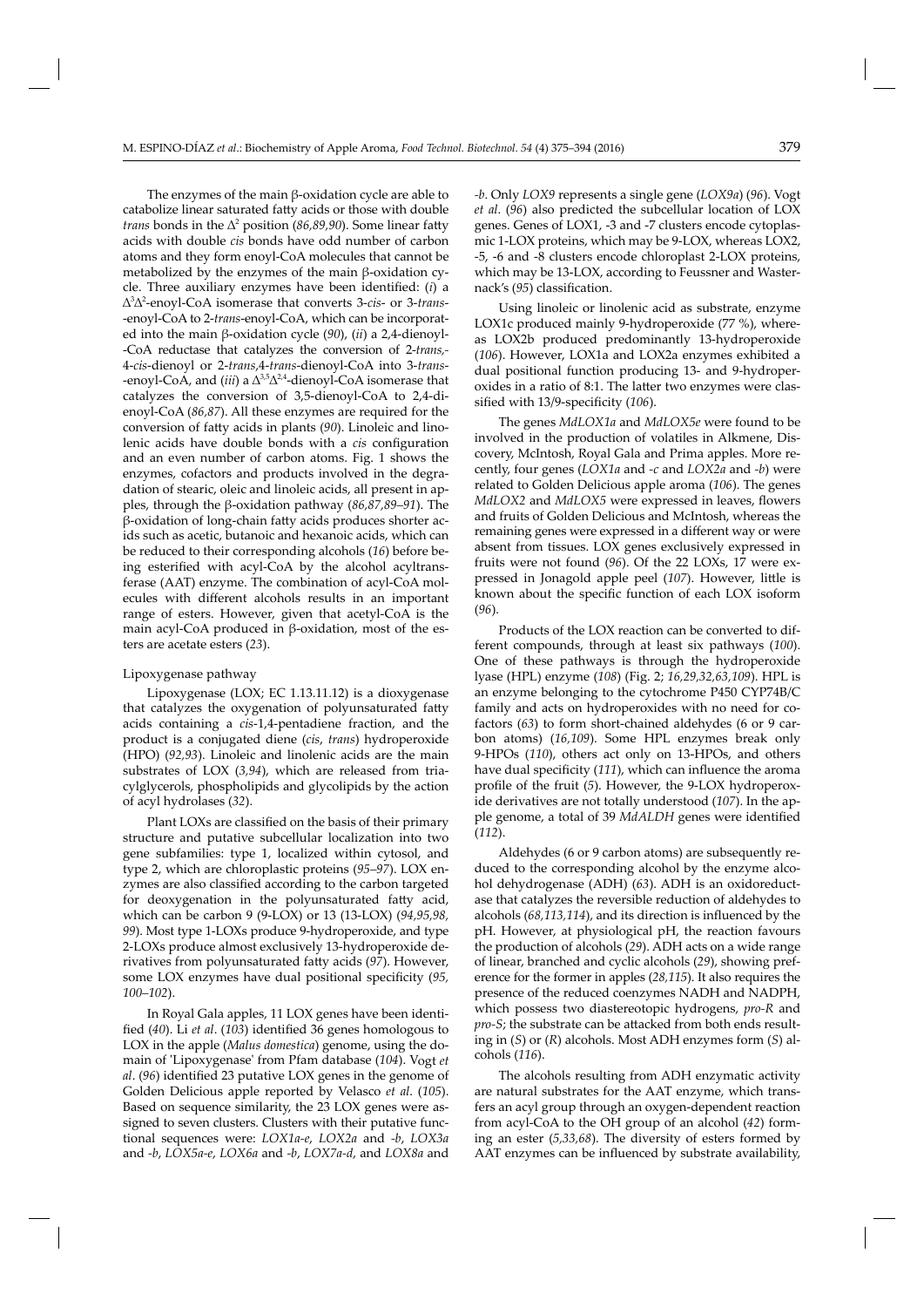

**Fig 2.** Lipoxygenase pathway in the production of acetate esters from the catabolism of linoleic and linolenic acids. Adaptations based on *16,29,32,63,109*. LOX=lipoxygenase, HPL=hydroperoxide lyase, ADH=alcohol dehydrogenase, ALDH=aldehyde dehydrogenase, AOR=alquenal oxidoreductase, 3-2EI=*cis*-3: *trans*-2-enal isomerase, AAT=alcohol acyltransferase

the specificity of the enzyme, or by the variety of genes encoding ATT enzymes (*49–51*). Even though AAT has more affinity for linear than for branched alcohols (17), because acetyl-CoA is the most abundant CoA in fruits, most esters are acetate esters (*33,117*). There are reports of 15 AAT enzymes in Royal Gala apples (*40*), although Dunemann et al. (52) identified 17 putative AAT genes in the genome of Golden Delicious apples, while Souleyre *et al*. (*118*) reported 18 *AAT1* gene models (putative variants) in the Golden Delicious genome. Four variants of *AAT1* were identified in Granny Smith (*AAT1-GSa-d*) and three variants in Royal Gala (*AAT1-RGa-c*); however, only *AAT1-GSa* and *AAT1-RGa* were expressed and functional in ripe apple fruit, both in skin and cortex tissue (*118*). Fig. 2 shows the formation of volatile aroma compounds from linoleic and linolenic acids through the LOX pathway, and Table 3 shows some studies that have been performed on enzymes from the LOX pathway in different developmental stages of apples (*13,15,34,40,44,45,54,72, 73,75,79,85,96,106,118–136*).

# *Amino acid metabolism*

Amino acids are precursors of volatile aromatic compounds such as aldehydes, alcohols, acids and esters, being the second most important source of volatile compounds in the aroma of fruits and vegetables (*5,32,68*). In apples, the production of branched-chain esters has been reported from the branched amino acids isoleucine (Ile), leucine (Leu) and valine (Val) (*17,137*). These amino acids are branched compounds of aliphatic nature and are synthesized in chloroplasts (*138,139*). Free amino acids in cells originate from proteolysis (*140*). The branched-chain amino transferase (BCAT) enzyme catalyzes the last step

| Table 3. Important enzymes involved in the production of volatile aroma compounds of apple fruit, and their changes at preharvest, |  |  |
|------------------------------------------------------------------------------------------------------------------------------------|--|--|
| harvest and postharvest stages                                                                                                     |  |  |

| Cultivar                         | Enzyme activity                                                                                                                      | Reference |
|----------------------------------|--------------------------------------------------------------------------------------------------------------------------------------|-----------|
|                                  | Lipoxygenase (LOX)                                                                                                                   |           |
| On the tree                      |                                                                                                                                      |           |
|                                  | Cox's Orange Pippin LOX activity increased during ripening                                                                           | (73)      |
| Golden Delicious                 | LOX activity increased at the end of ripening                                                                                        | (72)      |
| Fuji                             | LOX activity remained constant; twice higher LOX activity in the skin                                                                | (34)      |
| Starkrimson                      | LOX activity increased in climacteric stage; subsequent reduction of activity                                                        | (75)      |
| Jonagold                         | LOX activity increased until 160 days after full bloom and then remained constant until harvest                                      | (85)      |
| Pink Lady                        | LOX activity increased in climacteric stage; subsequent reduction of activity                                                        | (54)      |
| Golden Reinders                  | LOX activity decreased in the skin until harvest; it remained low and unchanged in the pulp                                          | (119)     |
| Golden Delicious<br>and McIntosh | $LOX2b$ , -3b and -5e genes were up-regulated by fruit ripening; $LOX1a$ was detected in the last ripening<br>stage only in McIntosh | (96)      |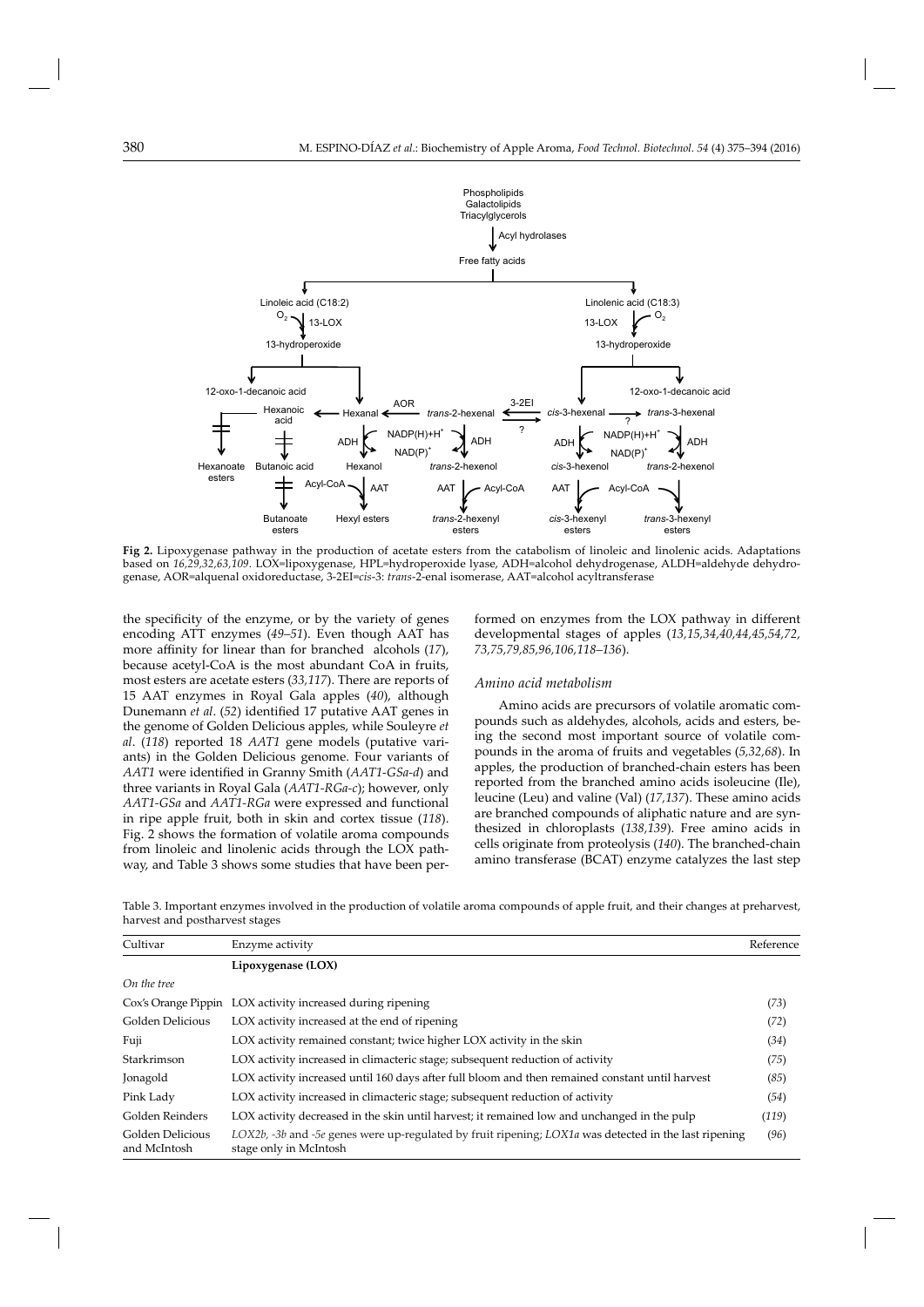| v            |             |  |
|--------------|-------------|--|
| I<br>×<br>۰. | I<br>×<br>٠ |  |

# Table 3. – continued

| Cultivar         | Enzyme activity                                                                                                                                                                                                                                  | Reference |
|------------------|--------------------------------------------------------------------------------------------------------------------------------------------------------------------------------------------------------------------------------------------------|-----------|
| Jonagold         | LOX-derived C6 aldehydes showed a different pattern among them during fruit ripening                                                                                                                                                             | (120)     |
| Jonagold         | LOX6a, -6b and -7c gene expression decreased; LOX7a expression showed a slight increase, that of<br>LOX4a sharply increased at the end, and LOX1a expression increased more than 100-fold during<br>ripening                                     | (106)     |
| At harvest       |                                                                                                                                                                                                                                                  |           |
| Greensleeves     | LOX enzyme remained insensitive to ethylene                                                                                                                                                                                                      | (79)      |
| Royal Gala       | LOX1 and -7 genes were regulated by ethylene, but not genes LOX2, -4 and -5                                                                                                                                                                      | (40)      |
| Golden Delicious | Ethylene treatment increased the expression of MdLOX; on the contrary, 1-MCP treatment suppressed<br>the expression of <i>MdLOX</i>                                                                                                              | (121)     |
| During storage   |                                                                                                                                                                                                                                                  |           |
|                  | Schone van Boskoop Higher activity of LOX enzyme in apple core and skin than in the pulp                                                                                                                                                         | (122)     |
| Fuji             | Partial inhibition of LOX enzyme under reduced oxygen conditions                                                                                                                                                                                 | (123)     |
| Mondial Gala     | 3 months under controlled atmosphere or regular atmosphere: inhibition of LOX enzyme under<br>controlled atmosphere storage                                                                                                                      | (124)     |
|                  | 6 months under controlled atmosphere or regular atmosphere: LOX inhibition under both conditions                                                                                                                                                 |           |
| Fuji             | 7 months under ultra-low oxygen + 2 weeks under regular atmosphere: higher activity of LOX and<br>hydroperoxide lyase (HPL) in the skin                                                                                                          | (125)     |
|                  | 7 months under ultra-low oxygen + 4 weeks under regular atmosphere: higher activity of LOX and<br>HPL in the pulp                                                                                                                                |           |
| Delbard Estivale | Reduction of LOX activity by effect of both 1-MCP and AVG                                                                                                                                                                                        | (126)     |
| Golden Reinders  | 7 months under ultra-low oxygen: partial inhibition of LOX enzyme activity                                                                                                                                                                       | (45)      |
| Golden Delicious | Ethephon increased the LOX activity in the apple treated with 1-MCP and stored for 14 weeks under<br>regular atmosphere                                                                                                                          | (127)     |
|                  | Hydroperoxide lyase (HPL)                                                                                                                                                                                                                        |           |
| On the tree      |                                                                                                                                                                                                                                                  |           |
| Pink Lady        | HPL activity increased up to 1 month before harvest                                                                                                                                                                                              | (54)      |
| Golden Reinders  | HPL activity decreased in apple skin with a slight increase at the beginning of climacteric stage, it<br>remained lower and unchanged in the pulp                                                                                                | (119)     |
| At harvest       |                                                                                                                                                                                                                                                  |           |
| Royal Gala       | HPL enzyme was insensitive to ethylene                                                                                                                                                                                                           | (40)      |
| Golden Delicious | Expression of the MdHPL gene was significantly enhanced by ethylene treatment, while 1-MCP<br>treatment had no significant effect                                                                                                                | (121)     |
| During storage   |                                                                                                                                                                                                                                                  |           |
| Pink Lady        | 7 months under low or ultra-low oxygen: higher activity of HPL under ultra-low oxygen storage                                                                                                                                                    | (128)     |
| Fuji             | 5-7 months under ultra-low oxygen: higher activity in the skin after 5 months, and in the pulp after<br>7 months                                                                                                                                 | (125)     |
| Golden Reinders  | 5–7 months under ultra-low oxygen: no difference in the activity in the pulp                                                                                                                                                                     | (45)      |
|                  | Alcohol dehydrogenase (ADH)                                                                                                                                                                                                                      |           |
| On the tree      |                                                                                                                                                                                                                                                  |           |
| Fuji             | ADH activity decreased with ripening on the tree                                                                                                                                                                                                 | (34)      |
| Jonagold         | ADH activity increased until harvest                                                                                                                                                                                                             | (85)      |
| At harvest       |                                                                                                                                                                                                                                                  |           |
| Greensleeves     | Maximum activity at harvest; insensitive to ethylene                                                                                                                                                                                             | (44)      |
| Fuji             | Higher activity of ADH in the pulp than in the skin                                                                                                                                                                                              | (123)     |
| Royal Gala       | Of 10 genes, only <i>ADH1</i> gene expression was decreased by ethylene                                                                                                                                                                          | (40)      |
| Golden Reinders  | The activity remained stable and increased in the climacteric stage                                                                                                                                                                              | (119)     |
| Golden Delicious | Ethylene treatment increased the expression of <i>MdADH3</i> gene, while the expression of <i>MdADH1</i><br>decreased. 1-MCP treatment increased the expression of <i>MdADH1</i> , while there was no significant<br>effect on MdADH2 and MdADH3 | (127)     |
| During storage   |                                                                                                                                                                                                                                                  |           |
| Mondial Gala     | 6 months under regular or controlled atmosphere: higher ADH activity under controlled than under<br>regular atmosphere                                                                                                                           | (129)     |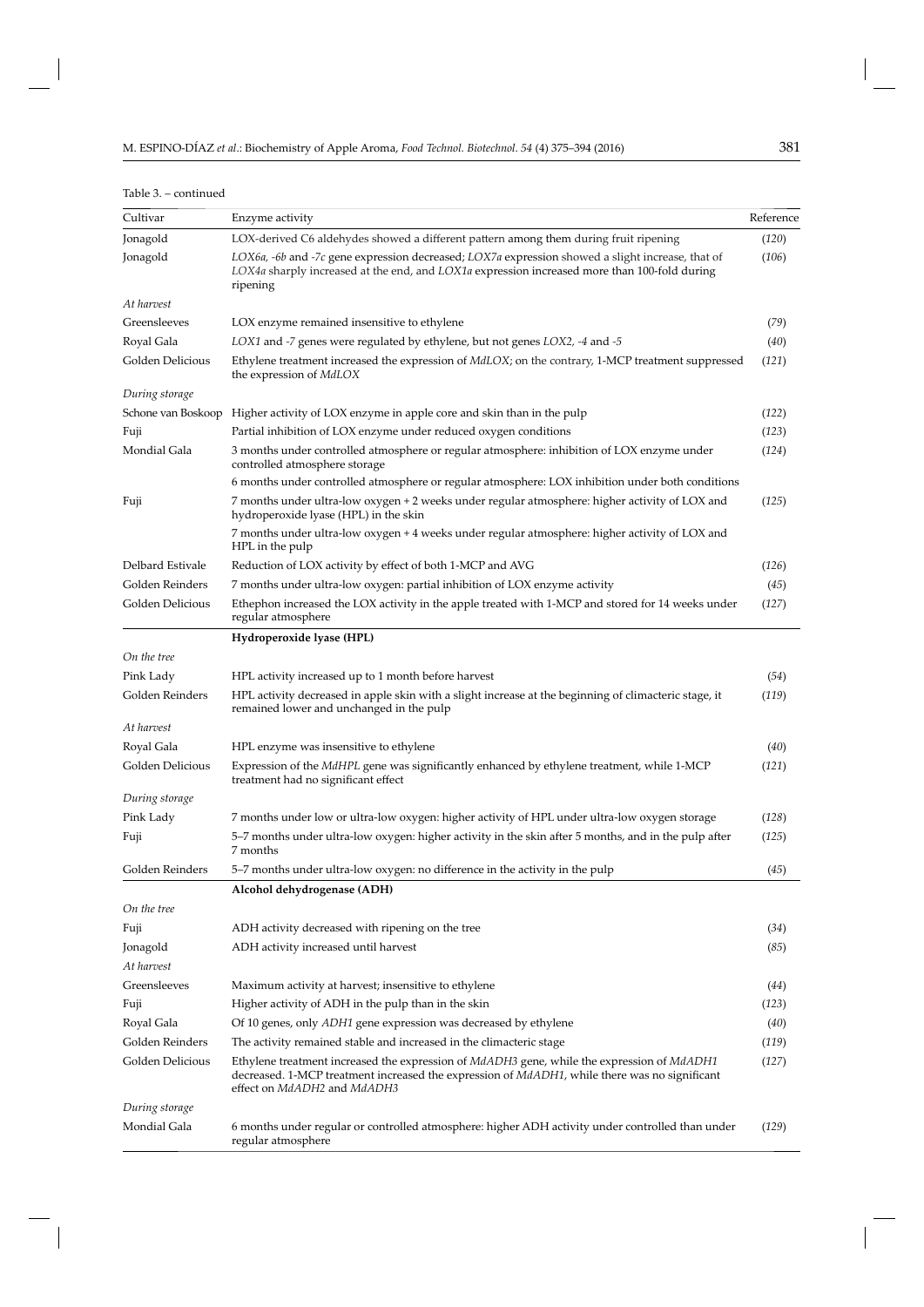| Cultivar                             | Enzyme activity                                                                                                                                                                           | Reference |
|--------------------------------------|-------------------------------------------------------------------------------------------------------------------------------------------------------------------------------------------|-----------|
| Pink Lady                            | 7 months under ultra-low oxygen: higher activity of ADH in the skin                                                                                                                       | (128)     |
| Delbard Estivale                     | 1-MCP and AVG under regular atmosphere: reduced activity of ADH                                                                                                                           | (126)     |
| Golden Delicious                     | Salicylic acid and methyl jasmonate increased the LOX and ADH activities in apple treated with<br>1-MCP and stored for 14 weeks under regular atmosphere                                  | (127)     |
|                                      | Alcohol acyltransferase (AAT)                                                                                                                                                             |           |
| On the tree                          |                                                                                                                                                                                           |           |
| Fuji and Pink Lady                   | No significant changes in the activity of AAT                                                                                                                                             | (34, 54)  |
| Starkrimson                          | Continuous increase in the activity of AAT and subsequent stabilization                                                                                                                   | (75)      |
| Granny Smith                         | Increase of activity with ripening; only expressed in the skin                                                                                                                            | (13)      |
| Fuji                                 | Increase of activity with ripening                                                                                                                                                        | (13)      |
| Golden Reinders                      | Continuous AAT activity reduction during maturation, and increased with the onset of climacteric<br>stage                                                                                 | (119)     |
| Golden Delicious                     | MdAAT2 expression increased during apple maturation; it was up-regulated in response to ethephon<br>and methyl jasmonate                                                                  | (130)     |
| Fuji                                 | In girdled trees with foliar urea, ADH and AAT increased compared to control; in ungirdled trees,<br>AAT activity was not influenced by foliar urea rates                                 | (131)     |
| Granny Smith and<br>Royal Gala       | AAT1-GS transcript level increased with apple maturation, peaked at day 120 after full flowering,<br>then decreased slightly; AAT1-RG transcript level increased during fruit development | (118)     |
| At harvest                           |                                                                                                                                                                                           |           |
| Greensleeves                         | The AAT2 gene was regulated by ethylene                                                                                                                                                   | (44,79)   |
|                                      | The application of 1-MCP reduced the activity of AAT                                                                                                                                      |           |
| Royal Gala                           | Increased MpAAT1 isoenzyme activity by ethylene                                                                                                                                           | (40)      |
| Tsugaru                              | AAT activity increased with fruit ripening; the 1-MCP reduced the <i>pMdAAT</i> gene expression and the<br>AAT activity                                                                   | (132)     |
| Golden Delicious                     | Expression of the MdAAT2 gene was significantly increased by ethylene treatment, while both<br>MdAAT1 and MdAAT2 were strongly reduced in 1-MCP treatment                                 | (121)     |
| During storage                       |                                                                                                                                                                                           |           |
| Law Rome/Red<br>Rome 262             | 3 months under controlled atmosphere or 6 months under regular atmosphere: AAT activity was<br>reduced; however, it was recovered after 1 week at room temperature                        | (15)      |
| Gala                                 | 4 months under controlled or regular atmosphere: inhibition of AAT activity                                                                                                               | (15)      |
| Greensleeves                         | AAT activity increased 40–60 % from harvest to 20 days of storage at 20 $^{\circ}$ C                                                                                                      | (44)      |
| Golden Delicious<br>and Granny Smith | The 1-MCP reduced MdAAT2 expression in Golden Delicious, but not in Granny Smith; MdAAT1<br>remained constant in Golden Delicious; MdAAT4 and MdAAT3 were suppressed after harvest        | (133)     |
| Fuji                                 | 3 or 6 months under controlled atmosphere: no significant difference in the AAT activity                                                                                                  | (123)     |
| Golden Delicious                     | Salicylic acid, ethephon and methyl jasmonate increased the AAT activity in the apple treated with<br>1-MCP and stored for 14 weeks under regular atmosphere                              | (130)     |
| Mondial Gala                         | 3 months under controlled or regular atmosphere: high activity of AAT                                                                                                                     | (124)     |
|                                      | 6 months under controlled atmosphere: strong inhibition of the AAT activity                                                                                                               |           |
| Pink Lady                            | 7 months under controlled or regular atmosphere: higher AAT activity under controlled atmosphere                                                                                          | (128)     |
| Fuji Kiku 8                          | 7 months under controlled or regular atmosphere with 2 % CaCl <sub>2</sub> : increased AAT activity under<br>regular atmosphere                                                           | (134)     |
| Royal Gala                           | The combination of AVG and 1-MCP reduced ester production, but treatments did not differ from<br>control in apples stored for 3 months under regular atmosphere                           | (135)     |
| Delbard Estivale                     | The 1-MCP increased the AAT activity; no effect of AVG                                                                                                                                    | (126)     |
| Golden Reinders                      | 5 months under controlled or regular atmosphere with 2 % CaCl <sub>2</sub> : lower AAT activity in apple skin<br>than in pulp                                                             | (136)     |
| Tsugaru                              | The 1-MCP reduced ethylene production, but had no effect on <i>pMdAAT</i> gene expression or AAT<br>activity                                                                              | (132)     |
| Golden Delicious                     | MdLOX1a gene was expressed only during storage; MdLOX3b not detected during storage                                                                                                       | (96)      |
| McIntosh                             | MdLOX7a and -b genes were expressed only during storage; LOX1a, -2a and -5e genes continued their<br>expression during storage                                                            | (96)      |

### Table 3. – continued

1-MCP=1-methylcyclopropene, AVG=aminoethoxyvinylglycine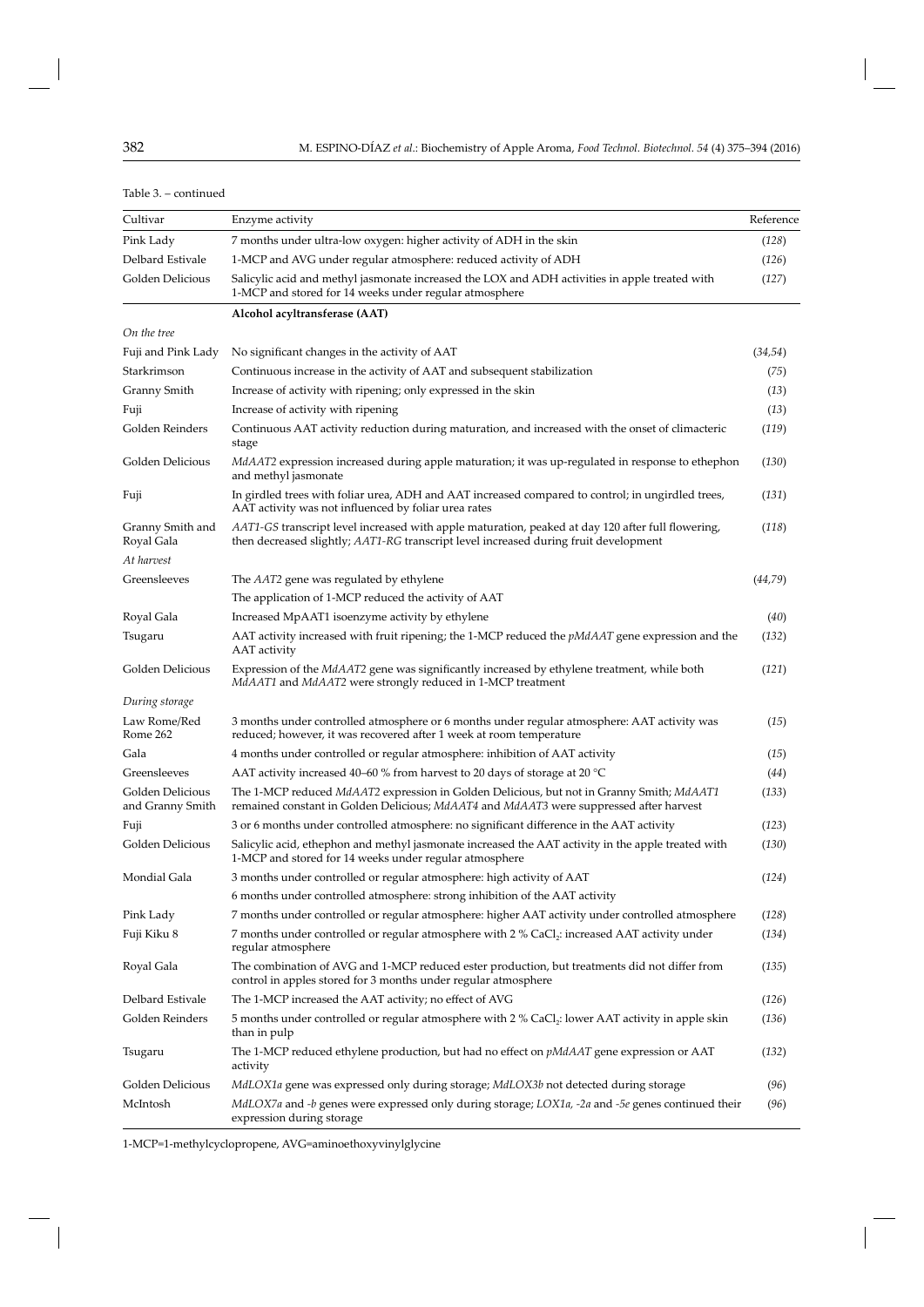in the synthesis of branched amino acids and the first step of their degradation (*138,139*). Leu is degraded in plant mitochondria, and Val and Ile might also be degraded in this organelle (*138,139*) or at least converted into their corresponding ketoacids (*90,139*) because some of the enzymes required for the catabolism of Leu and Ile are also found in peroxisomes (*141*). The degradation of branched amino acids helps to maintain the balance between NAD<sup>+</sup> and NADH+H<sup>+</sup>. Moreover, the produced acyl-CoA serves as an energy source for ATP production (*142*).

The catabolism of amino acids has been well documented in bacteria and yeasts (*18,142–144*). In fruits, it has been demonstrated that the reactions for the derivation of volatile compounds from branched amino acids follow the pathway found in some of these microorganisms. In apples (*17,67,137*) and fruits such as melon (*31*), these pathways have been elucidated by the exogenous addition of labelled amino acids. The addition of labelled Leu, Ile, and Val produces a different ester pattern in different apple varieties, which indicates that the isozymes differ in their substrate selectivity (137).

In apple and other fruits, the biosynthesis of volatile compounds from Ile, Leu and Val starts with the removal of the amino group by aminotransferases (BCAT), forming α-keto acids (2-oxo-3-methyl pentanoate and 2-oxo-3-methyl butanoate) (*18,90,140,143*). During this transamination, the amino acids use 2-oxo-ketoglutarate (2-oxoglutarate) as a receptor for the amino group (*18,63,142,145*), which can be recycled into glutamate by the enzyme glutamate dehydrogenase (GDH) (*18,146*). α-Keto acids can be metabolized by three different pathways (18,67,142).

In the first, 2-oxo acids can be converted into branched aldehydes (2-methyl-butanal, 3-methyl-butanal, and 2-methyl-propanal, for Ile, Leu and Val, respectively) by oxidative carboxylation by an  $\alpha$ -keto acid decarboxylase enzyme (for example pyruvate decarboxylase, PDC) (*18,30, 140,142,143,147*). These aldehydes can be reduced to their corresponding branched alcohol (2-methyl-butanol, 3-methyl-butanol and 2-methyl-propanol) by action of the ADH enzyme, which uses NAD(P)<sup>+</sup> as a cofactor (*30,140,143,145, 147*). The transformation of amino acids into alcohols is known as the Ehrlich pathway, in which the key enzymes are transaminases, decarboxylases and dehydrogenases (*148*). Branched aldehydes can also be oxidized to their corresponding branched fatty acid (2-methyl-butanoic, 3-methyl-butanoic and 3-methyl-propanoic) by the action of aldehyde dehydrogenase (AldDH) (*30,140,143,147*), which uses NAD(P)H as a cofactor.

In the second, 2-oxo acids can be converted to fatty acids by oxidative decarboxylation. First, the  $\alpha$ -keto acid is irreversibly converted to a branched-chain acyl-CoA (2-methyl butanoil-CoA, 4-methyl butyl-CoA and 2-methyl propyl-CoA from Ile, Leu and Val, respectively) (*141, 149*) by the action of branched-chain α-keto acid dehydrogenase (BCKDH), which substitutes a  $CO<sub>2</sub>$  from the 2-oxo acid for the CoA cofactor with NAD<sup>+</sup> reduction (140). Then, the acyl-CoA can be converted to a fatty acid by phosphate acetyltransferase (PAT) (*18,140*). Branched fatty acids can be transformed into alcohols and esters by the reduction of the acid to its corresponding aldehyde (*67*). Alcohols formed by the Ehrlich pathway can be es-

terified with acyl-CoA by AAT to form branched-chain esters (*8,17,137*).

In plant tissues (*90*) and in yeasts (*150*), it has been reported that 2-methyl-2-butenyl-CoA derived from the catabolism of Ile can be degraded to acetyl-CoA and propyl-CoA through β-oxidation reactions (*90*). However, these esters derived from Ile by this pathway have not been reported in apples. In melon, the formation of propanoate from 2-methylbutyl by the addition of Ile has been reported (*31*).

In the third pathway, α-oxo acids can also be reduced to hydroxy acids by a hydroxyacid dehydrogenase (HDH), which is specific for each  $\alpha$ -oxo acid (18,142,145). Hydroxy acids do not contribute to aroma, but they allow the conversion of NADH to NAD<sup>+</sup> (140).

Fig. 3 shows the formation of volatile compounds from the catabolism of l-isoleucine (*17,18,31,67,90,140,142, 143,151*). The levels of precursor amino acids do not always explain the formation of the corresponding esters, therefore, it has been suggested that the selectivity of enzymes preceding AAT has an important role in the composition of the formed esters (*49*).

### *Terpenoids and phenylpropenes*

Terpenoids are synthesized *via* two parallel pathways: (*i*) mevalonate (MVA) pathway, which operates in the cytosol and starts with the condensation of two acetyl- -CoA molecules, and (*ii*) methylerythritol phosphate (MEP) pathway active in the plastids, which starts with pyruvate and glyceraldehyde 3-phosphate as precursors to form 1-deoxyxylulose 5-phosphate. Both MVA and MEP routes result in the formation of isopentyl diphosphate (IPP) and its isomer dimethylallyl diphosphate (DMADP), intermediaries from which all terpenes are derived. Sesquiterpenes (C15) and triterpenes are produced *via* MVA pathway, while monoterpenes (C10), diterpenes (C20) and tetraterpenes (C40) are produced *via* MEP pathway (*3,63,64,68,69, 152,153*). The catalytic conversion of the terpene precursors is carried out by terpene synthase enzymes. Nieuwenhuizen *et al*. (*154*) reported that genome of cultivated apple (*Malus domestica*) contains 55 putative terpene synthase genes, ten of which appear to be functional.

Monoterpenes and sesquiterpenes are the main fruit aroma components from the isoprenoid family in the apple fruit. The acyclic branched sesquiterpene  $(E,E)$ - $\alpha$ --farnesene, synthesized predominantly in epidermal and hypodermal cell layers of the fruit (*155*), is the most associated with ripe apple fruit (*154,156,157*). However, α-farnesene has also been associated with superficial scald in the skin of several apple cultivars (*155*). According to Pechous and Whitaker (*158*) (E,E)-α-farnesene is produced during storage of apple and its production decreases after about 2 months of storage. Other terpenes occur in very low amounts in fruit and floral and vegetative tissues.

In Mela Rossa Val Metauro wild apple the main volatiles were terpenes, with  $\alpha$ -farnesene as the most prominent (159). In Earligold apple, Rapparini *et al.* (160) identified 15 monoterpenes, with limonene, *p*-cymene, camphor, linalool, δ-carene,  $\alpha$ -pinene and  $\alpha$ -terpinene as the main compounds. In Ponta do Pargo, Porto Santo and Santo da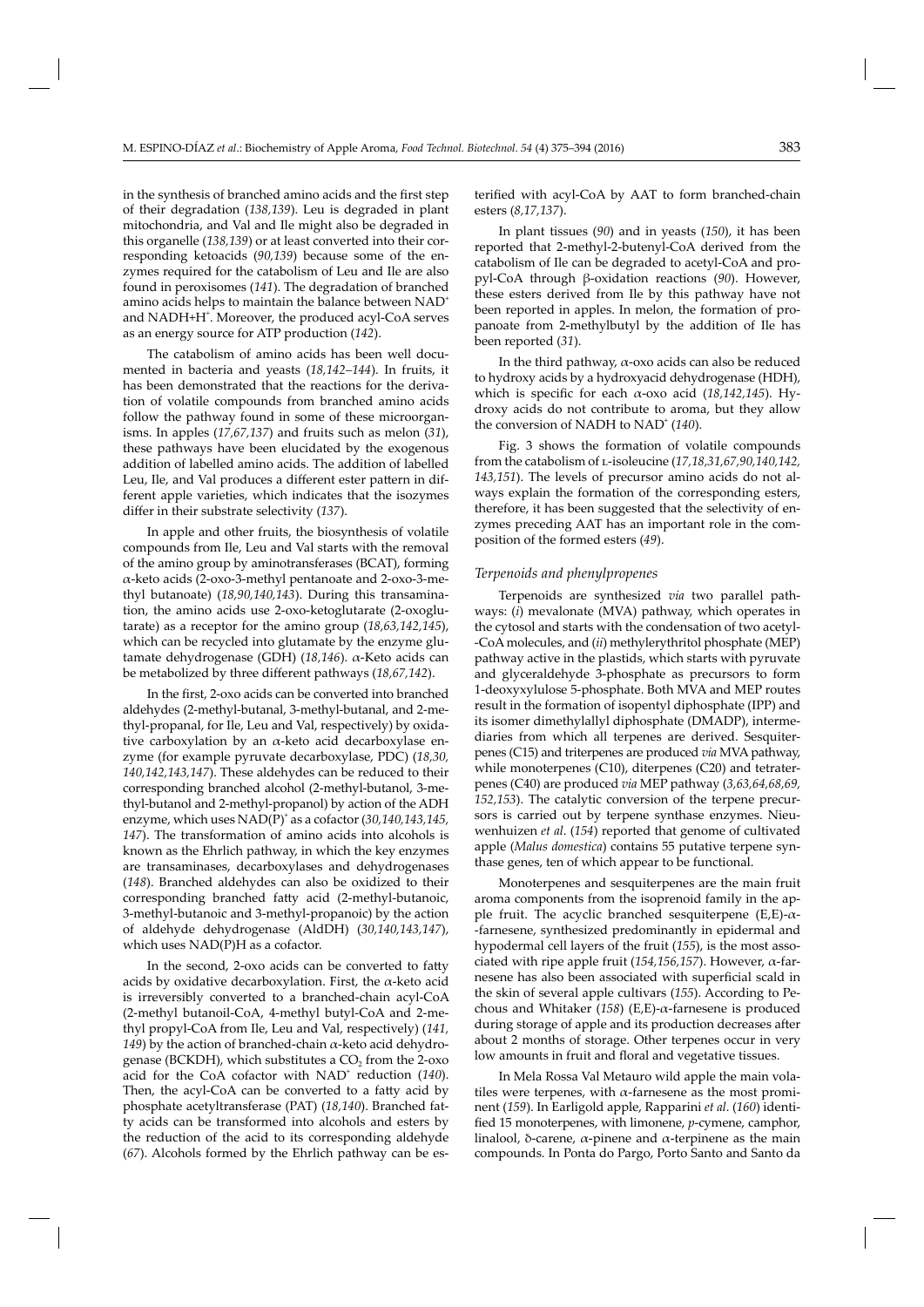

**Fig. 3.** Biosynthesis of volatile aroma compounds from isoleucine catabolism. Adaptation based on *17,18,31,67,90,140,142,143,151*. BCAT=branched-chain amino acid transferase, GDH=glutamate dehydrogenase, PDC=piruvate decarboxylase, BCKD=branched- -chain α-ketoacid dehydrogenase, HDH=2-hydroxy-3-methyl-pentanoic acid dehydrogenase, BCCoDH=2-methyl branched-chain acyl-CoA dehydrogenase, PAT=phosphate acetyltransferase, AldDH=aldehyde dehydrogenase, ADH=alcohol dehydrogenase, AAT= alcohol acyltransferase

Serra apples, terpenes constituted a significant fraction of total volatile compounds, with  $\alpha$ -farnesene as the main compound (an average of 25 %). Other terpenes identified were β-farnesene, germacrene, farnesol and estragole (*161*). In Royal Gala, a low terpene producer, (E,E)-farnesol was the predominant terpene (84 % of total terpenes), while in King David, Wilmot, Russet, Belle et Bonne, Adam's Pearmain and Merton Russet apples,  $(E,E)$ - $\alpha$ --farnesene was by far the most prevalent (*161*).

Phenylpropenes, such as eugenol, estragole and isoestragole, also contribute to apple flavour and aroma. These compounds are derived from the phenylpropanoid pathway (*162*). Estragole imparts a spicy/aromatic flavour to some apple varieties like Ellison's Orange, D'Arcy Spice and Fenouillet, and an aniseed note to fresh Royal Gala apple (*162*).

#### **Factors Aff ecting the Production of Volatiles**

There are several factors that affect the synthesis of volatile aromatic compounds in apple. These factors may be classified as preharvest, harvest or postharvest factors, depending on the period of time during apple growth when they are relevant. The effect of these factors on the production of aroma volatiles in apple is described in this section.

#### *Preharvest factors*

The aroma of an apple greatly depends on the variety. Differences in the concentrations of volatile compounds among different apple varieties give them a characteristic aroma pattern  $(4,12)$ . Table 2 shows the main aromatic volatile compounds in different apple varieties. It shows that 2-methylbutyl acetate is the main ester in apples such as Bisbee Red Delicious (*10*), Redchief Delicious (*35*) and Fuji (*48,123*), whereas butyl acetate is the main ester in Golden Delicious (*163,164*), Royal Gala (*165*) and Mondial Gala apples (*53,124*).

Environmental factors can also affect the composition of volatiles in apples. Likewise, it has been reported that the profile of volatile compounds can be affected by the weather (*166*), geographic location (*167*) and cultural practices (*168*).

Although the aroma of apples is a highly heritable feature only minimally influenced by the harvest, Dunemann *et al*. (*52*) reported that a variety can develop a different aromatic compound profile in different production years (*14,34,169*).

The volatile compounds of the aroma are not produced in significant amounts during apple growth, but they increase during the climacteric period, when the production of ethylene induces a series of physical and chemical changes in the expression of certain genes and the activity of certain enzymes (*170,171*). While total esters are found in very low concentrations when endogenous ethylene levels are low, ester production increases rapidly as soon as ethylene synthesis starts (*75*). Given that the production of esters is regulated by ethylene (*172*), inhibitors of this hormone added in the preharvest stage reduce the production of volatiles in the fruit.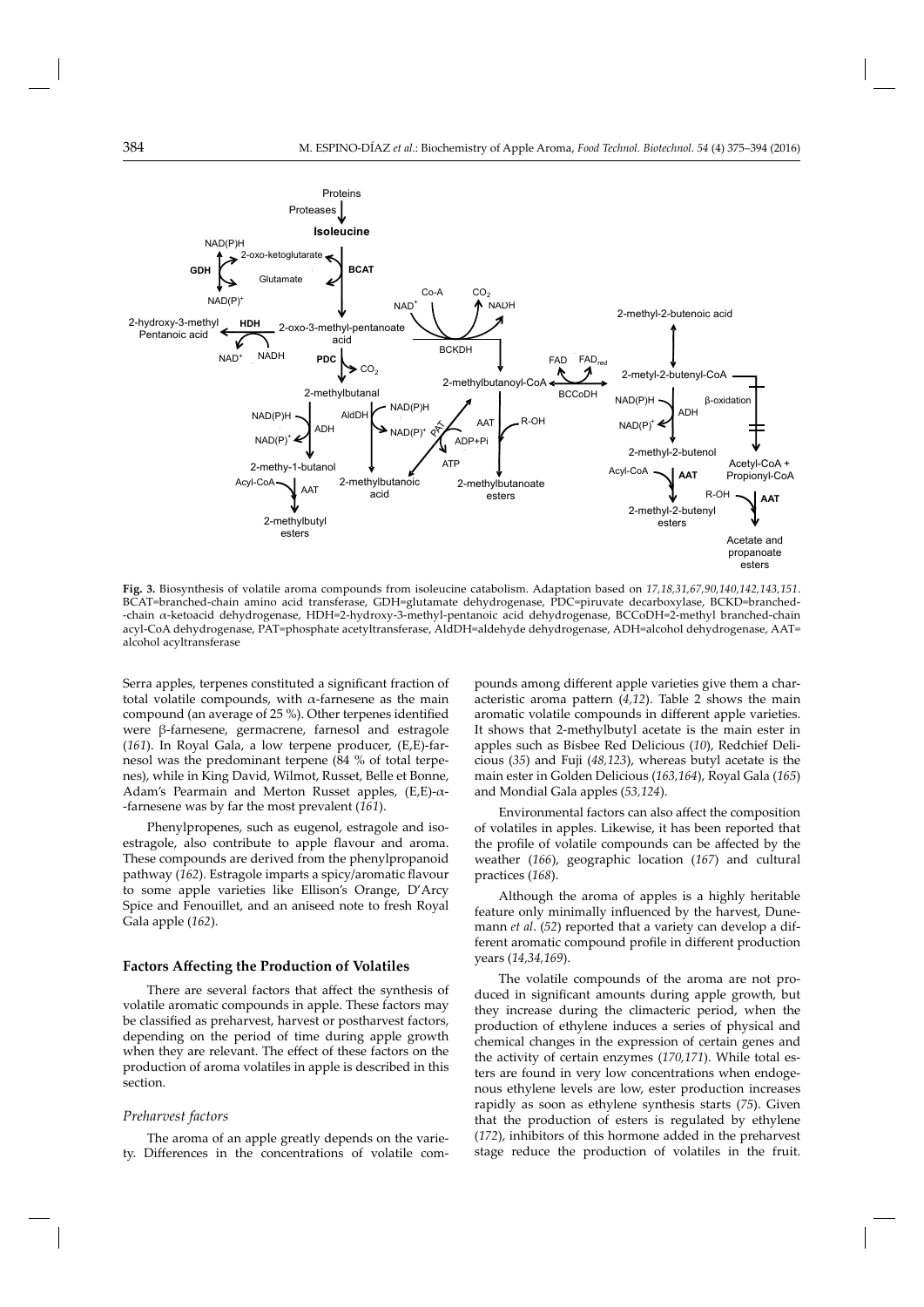1-Methylcyclopropene (1-MCP) is a powerful ethylene inhibitor. It has been observed that its application reduces the production of volatiles in apples of different varieties such as Golden Delicious (*173*), Fuji (*174*), Gala (*175*), Anna (*176*) and Greensleeves transgenic apple (*44,172*). 1-MCP reduces the transcription and translation of the gene *MdAAT2* in Golden Delicious apples with a subsequent decrease in the production of esters (*127*). Aminoethoxyvinylglycine, another inhibitor of ethylene production, has also been shown to reduce volatiles in apples (*164,177–179*).

#### *Harvest factors*

The concentration of volatile compounds in apple greatly increases as maturation advances (*15,180*). Maturity at the time of harvest is one of the main factors affecting the quality of the apple during and after storage. Harvesting of apples before physiological maturity normally implies low volatile levels (*181–183*). An apple harvested in a climacteric stage will produce more volatiles during storage compared to preclimacteric fruit or overly mature fruit (*164,184,185*).

#### *Postharvest factors*

Apples can be successfully stored under regular or controlled atmosphere for several months (*186*). However, storage conditions may reduce volatile compound biosynthesis in apples (*184,187*) depending on the type of storage atmosphere employed and the length of the storage period (184,188). Modified atmospheres, especially those with ultra-low oxygen  $(p(O_2) < 1$  kPa), cause a reduction in the biosynthesis of linear chain volatiles due to a reduction in the concentration of alcohols and their esters (*37,179*), except for ethanol and its derivatives, which are produced in apple under anaerobic conditions (*10,187*). The synthesis and degradation of fatty acids also decline (*15,17,184*) due to the reduction in β-oxidation, LOX activity and ethylene biosynthesis (*22*). However, the availability of substrates, more than the lack of enzymatic activity, is the most important factor in the suppression of volatile compounds during and after storage under controlled atmosphere (*48,53,123,124*). Low oxygen concentration during storage has little effect on the biosynthesis of branched esters (*22,35,179,187*).

On the other hand, a storage atmosphere with high  $CO<sub>2</sub>$  concentration suppresses the production of linear and branched aromatic compounds, probably by inhibiting tricarboxylic acid, from which certain precursor amino acids derive (*184*). The reduction in aroma production can also be due to a low respiration rate in apples under controlled atmosphere, which can deplete stored energy metabolites such as ATP and NADPH, required for the biosynthesis and desaturation of fatty acids (189,190).

During postharvest, concentration of esters may decrease due to their hydrolyzation by carboxylesterases to form their respective acids and alcohols, and by their diffusion in the environment (*37–41*). However, a low ester content can be caused rather by the lack of alcohols as precursors than by esterase activity, or diffusion (15,37, *191*).

# **Addition of Biosynthetic Precursors of Volatile Compounds to Apples**

The exogenous application of precursors is an alternative strategy for aroma regeneration in refrigerated apples. Substrate availability is an important factor in the recovery of aroma in apples stored for long periods (*15, 36,124*). It has been demonstrated that precursors added to whole apples diffuse towards the internal tissues of the fruit (*46*). However, the exogenous application of substrates in apple has been used more to elucidate the metabolic pathways (*16,17,192*) than to increase the production of volatile compounds (*193*).

Precursors of volatile compounds have been added to different tissues of apples, and although intact apples and tissue samples metabolize substrates in the same way, most researchers prefer to use the intact fruit (*17,137,163*). An intact apple and tissues are placed in a closed glass container, and substrate vapours diffuse through the tissue. The volatile compounds released by the fruit are carried by a continuous air current and recovered with a trap for subsequent analysis using gas chromatography. The incubation period lasts 24 hours or more and the evaluation period lasts several days (*9,16,17,43,46,179*). The use of cortical or epidermal tissue disks, usually 9 to 12 mm in diameter and 1 to 3 mm thick, has the advantage of allowing easier access of the precursors, reducing the incubation time to less than 24 hours. However, its disadvantage is the requirement of a buffering system to maintain the viability of the fruit cells (*194*). The recovery of the volatile compounds can be performed by dynamic (*16,17,67, 195*) or static headspace (*127,196,197*), and the volatile compounds are analyzed by gas chromatography. The addition of fatty acids, amino acids, aldehydes and alcohols stimulates the biosynthesis of volatile compounds in different apple varieties.

#### *Fatt y acid addition*

The addition of fatty acids causes the formation of aldehydes, alcohols and their corresponding esters, in addition to the formation of new shorter fatty acids by the β-oxidation pathway, which stimulates a wide range of volatile compounds (43,47). The optimal fatty acid concentration to be added decreases with the length of the chain. The addition of fatty acids at a concentration above the optimum can cause a decrease in the biosynthesis of aldehydes and alcohols, and at very high concentrations, fatty acids can cause browning of the tissues and acetaldehyde formation (*47*).

The addition of propionic acid to Golden Delicious apples that were stored for 8 months under controlled atmosphere led to the formation of propanal and propyl and propionate esters, usually absent from the fruit. However, no change in the total concentration of volatiles occurred. On the other hand, butanoic acid was converted to butanoate esters (*46*). In this variety, which was stored for 7 months under low oxygen concentration conditions, butanoic acid increased the biosynthesis of ethyl esters and butyl butyrate (*184*).

The addition of fatty acids with 2-5 carbons to Golden Delicious apples stored under regular or controlled atmosphere for two months was found to cause an increase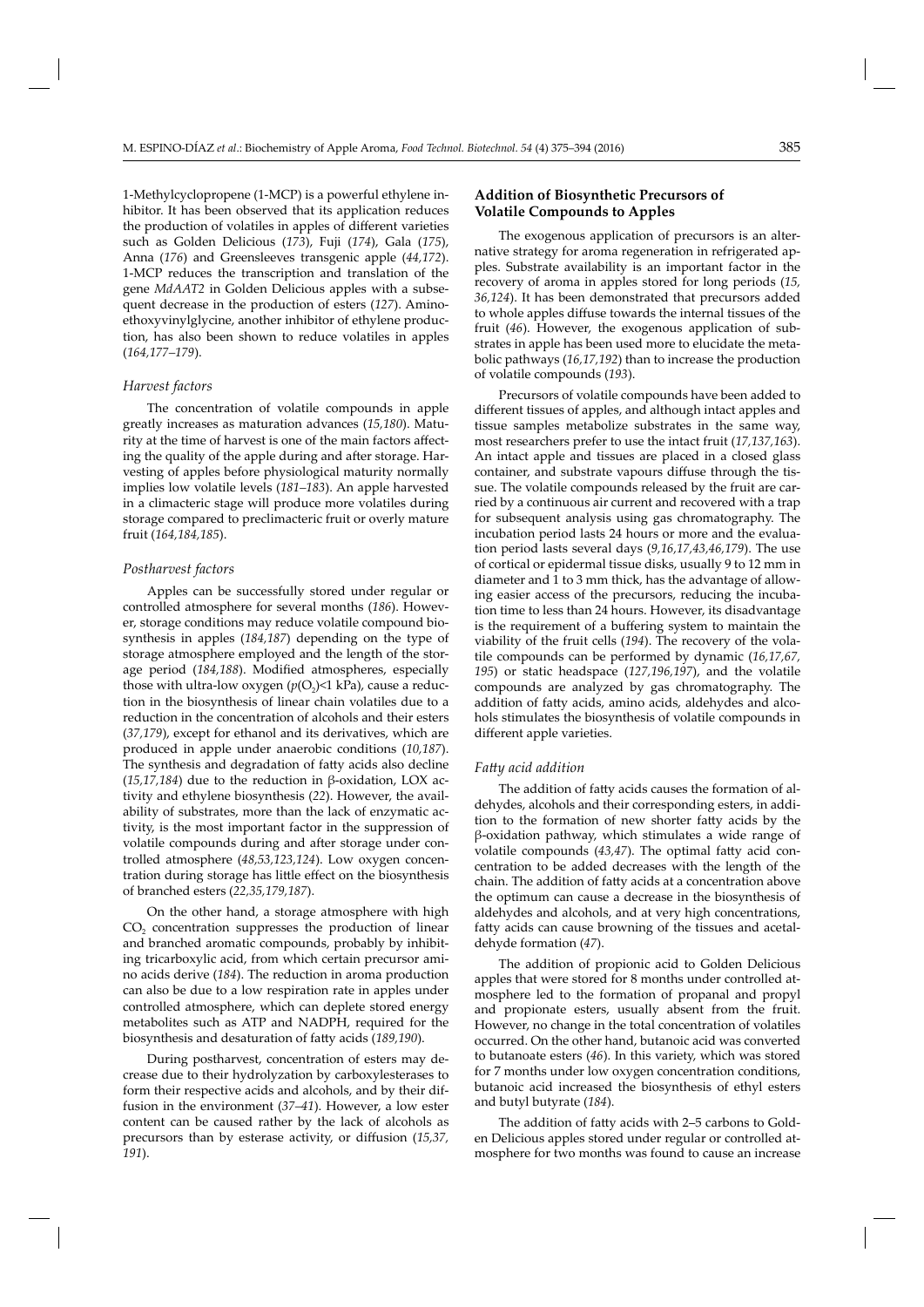in the content of aldehydes corresponding to these acids, except for those of acetic acid and aldehydes derived from the  $\beta$ -oxidation of endogenous fatty acids. Under regular atmosphere, aldehydes are transformed to esters, but under controlled atmosphere, apparently the increased  $CO<sub>2</sub>$ content causes a change in ADH activity, with a reduction in alcohol that limits the production of esters (*9*).

In whole Red Delicious and Granny Smith apples, linoleic or hexanoic acid was added in a mixture of saturated (C14:0, C16:0 and C18:0) or monounsaturated fatty acids (C17:1 and C18:1) labelled with deuterium. The deuterium-labelled linoleic acid formed hexyl acetate (16 %) and hexanoate esters, mostly ethyl (47 %) and propyl hexanoate (20 %), demonstrating that the LOX pathway is active in intact fruit. The deuterium-labelled hexanoic acid formed hexyl acetate and 1-hexanol, and through β-oxidation, 1-butanol and butyl and butanoate esters, while through  $\alpha$ -oxidation pentyl and pentanoate esters were formed (*16*). The saturated and monounsaturated fatty acids were transformed into hexyl acetate esters (50 and 47 %), hexanoate esters (38 and 33 %) and octanoate esters (50 and 47 %), probably produced through fatty acid β-oxidation (*16*). Previously, the addition of deuterium-labelled 2-methylbutanoic acid to Red Delicious apples produced 2-methylbutanoate esters (58 %), mostly hexyl 2-methylbutanoate (42 %) and 2-methylbutyl esters (38 %), mostly 2-methylbutyl acetate (26 %). In Granny Smith apples, ethyl 2-methylbutanoate was primarily synthesized (84 %) (*17*).

Fatty acids in the form of fatty acid sodium salts with 4–18 carbon atoms have also been added to cortical or epidermal tissue disks from recently harvested Calvilla apples. Fatty acids with an odd number of carbons formed propanol and pentanol, whereas those with an even number formed butanol and hexanal. Although the concentration of saturated acids with 12–18 carbon atoms was very low, hexanal production increased slightly with C18:1 and markedly with C18:2 fatty acids. Alcohol production was higher in the skin. Although yellow varieties mostly produce acetic acid esters and red varieties butyric acid esters, in Golden Delicious apples, butyric acid is quickly and completely transformed by β-oxidation into acetic acid, forming acetate esters (*47*).

## *Amino acid addition*

The addition of amino acids increases the production of volatile compounds with a structure similar to that of the side chain of the added amino acid (*31*). Even though amino acids are a secondary source of substrates for the biosynthesis of volatile compounds in apples, very few studies have reported the addition of amino acids as substrates for the production of volatile compounds in this fruit (*17,66*,*67*). Several amino acids such as leucine, valine, phenylalanine (*65*) and isoleucine (*198*) have been added to plantain, and methionine has been added to melon (*31*).

In Golden Delicious apples stored for 9 months under controlled atmosphere, a solution of L-isoleucine was injected into the central cavity. The isoleucine was converted to 2-methyl-1-butanol and 2-methylbutyl esters,

mostly 2-methylbutyl acetate, and to 2-methyl-2-butenyl and 2-methylbutanoate esters (*66*).

The incubation of Red Delicious apple cubes stored for 5 months under controlled atmosphere with L-isoleucine- $d_{10}$  formed 2-methylbutanoate esters (mostly ethyl 2-methylbutanoate, 51 %), 2-methylbutyl esters (mostly 2-methylbutyl acetate, 35 %), and 2-methyl-2-butenyl acetate esters (2 %). On the other hand, in Granny Smith apple skins, L-isoleucine- $d_{10}$  treatment produced mostly ethyl 2-methylbutanoate ester (99 %) and 2-methylbutanol (1 %) in a similar proportion to that with the addition of 2-methylbutanoic acid in both varieties (*17*). The incubation of Red Delicious cubes with L-isoleucine- $d_{10}$  during five months of storage increased the concentration of 2-methylbutanoic acid and ethyl 2-methylbutanoate ester, but there were very low concentrations of 2-methyl-1-butanol and 2-methylbutyl acetate esters (hexyl 2-methylbutanoate and 2-methyl-2-butenyl acetate), probably due to ATT specificity in this variety (67). These reports indicate that isoleucine is metabolized in apples by different pathways within the amino acid pathway (Fig. 3).

#### *Aldehyde addition*

In addition to contributing to apple aroma, aldehydes are intermediate compounds between fatty acids and alcohols (*47*). Vapours of aldehydes with 3 to 6 carbon atoms added to recently harvested intact Golden Delicious apples considerably increased the content of the corresponding acetate esters, indicating that they were efficiently converted to alcohols (*195*). Additionally, in Golden Delicious apples that were recently harvested or stored for 5 months under ultra-low oxygen conditions, butanal vapours induced the formation of butanol, butyl acetate and butyl butyrate (*179*). In fruit stored for 8 months under ultra-low oxygen conditions, butanal was transformed into butanol or butanoic acid, increasing the production of esters such as pentyl and butyl butanoate (*184*). In another study on Red Delicious and Granny Smith apples, deuterium-labelled *trans*-2-hexenal and *cis*-3-hexenal aldehydes, added as vapour, produced a mixture of hexyl esters (*trans*-3-hexenyl and *cis*-2-hexenyl) and 1-hexanol in both varieties. Moreover, only in Red Delicious apples, ethyl, propyl and butyl butanoate esters were formed and in Granny Smith *trans-*3-hexenol, *cis-*3-hexenol and *trans*-2-hexenol alcohols were exclusively formed (*16*). In these varieties, deuterium-labelled hexanal was converted to 1-hexanol and to hexyl and hexanoate esters (*16*).

#### *Alcohol addition*

Alcohols with 2–8 carbon atoms have been added alone or as a mixture. However, because high-molecular- -mass substrates evaporate poorly and diffuse only weakly through cellular membranes (*37,46,83*), the results obtained with 7- and 8-carbon alcohols have not been successful. Ester production is proportional to the concentration of the added alcohol, and the concentration of acyl-CoA is not a limiting factor (43,192), although the difference in the aroma composition among varieties can be due to differences in the preference for acyl-CoA molecules (*47*). The fruit can efficiently catabolize alcohols with 8 or few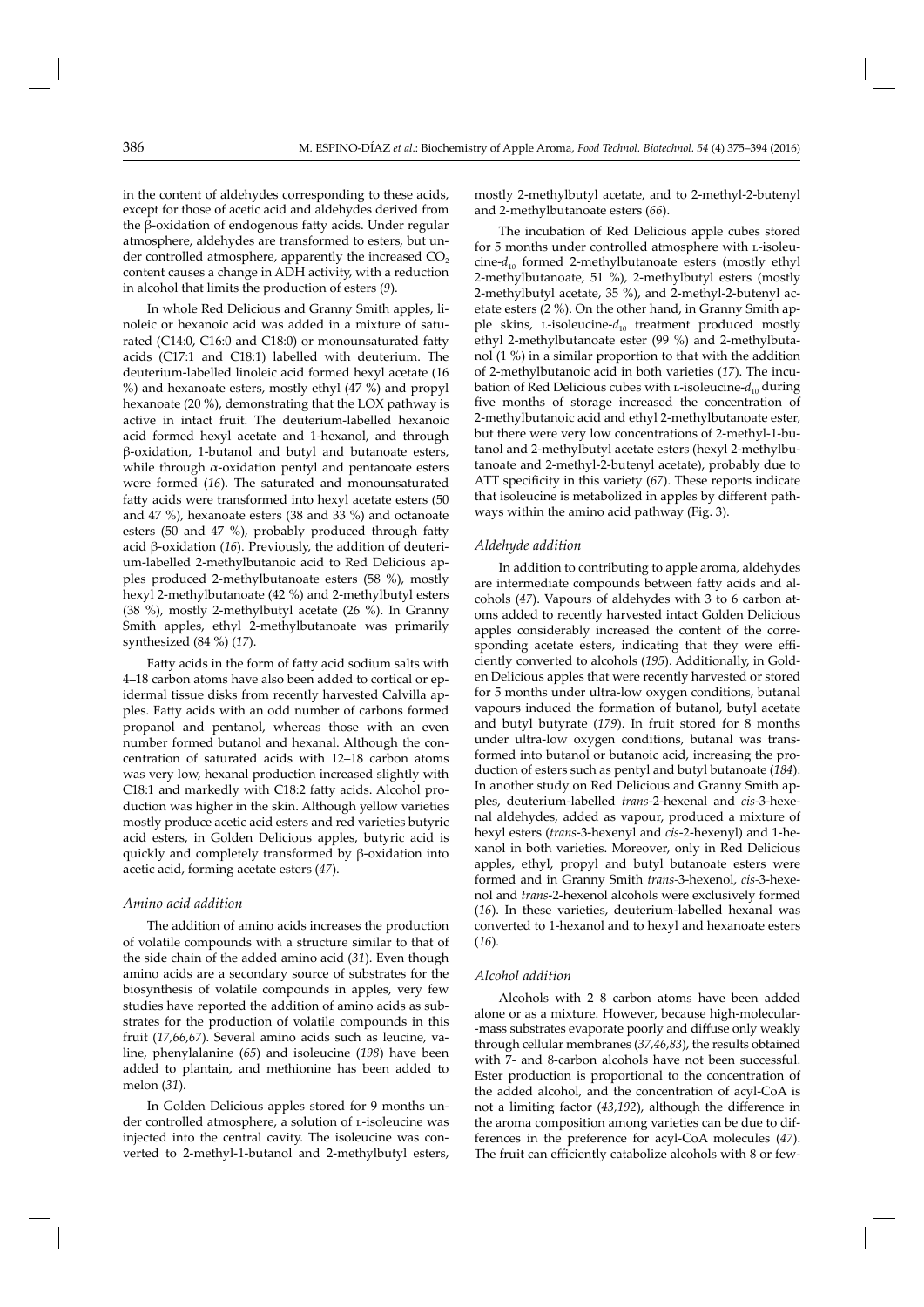er carbons exogenously added after 8 months under ultra-low oxygen, suggesting that ADH remains active (184). However, after 7 months under ultra-low oxygen, intact Golden Delicious apples exposed to a mixture of alcohols synthesized only 20 % of volatiles compared to apples stored under regular atmosphere (*179*). With the addition of an alcohol, mostly acetate esters are produced (*43*). However, at the same time, a decrease in the formation of other esters, especially those with 4 or more carbon atoms, can be observed in a kind of antagonism between substrates (*46,47,192*). Given that the addition of a single alcohol at high concentration can inhibit the production of esters from other alcohols (*194*), these compounds have been added in equimolar solutions. However, the addition of alcohols leads to high alcohol concentration in tissues, which may deteriorate the apple (*43*).

Alcohols with 2–6 carbon atoms added individually to Golden Delicious (*184*) and as a mixture to Cox's Orange Pippin apples (*83*) were converted to their corresponding acetate esters, with butanol and pentanol being the quickest and most esterified in Cox's Orange Pippin apples. In another study with this variety, although hexanol formed hexyl acetate, ethanol did not produce ethyl acetate but accumulated in the tissues (*37*). However, Dixon (*194*) reports that ethanol forms ethyl acetate when added individually but not when added in a mixture. Ethanol and methanol added separately to Red Delicious apples form the corresponding ethyl and methyl esters (*192*). In Golden Delicious apples stored for 5 months under ultra-low oxygen and exposed to 3- to 6-carbon linear alcohols, isobutanol and isopentanol added separately increased the biosynthesis of acetate esters (mostly) and butanoate (to a lesser degree) (*179*).

Hexanol is one the most widely used alcohols for application in apples. In Red Delicious and Granny Smith apples, deuterium-labelled hexanal and *trans*-2-hexenol alcohols were exclusively transformed into hexyl esters (from acetate to hexanoate and 2-methylbutanoate). The same occurred with *cis*-3-hexenol in Granny Smith apples, whereas Red Delicious apples were incapable of reducing this alcohol to hexyl esters (*16*). The addition of deuterium-labelled 2-methylbutanol to Red Delicious apples formed 2-methylbutyl acetate esters (72 %) almost exclusively and hexanoate (14 %), whereas in Granny Smith apples, 2-methylbutyl esters (70 % acetate, propionate and butanoate) and 2-methylbutanoate (7 %) were formed (*17*). Another study reported that 1-hexanol and 2-methyl-1-butanol were converted to acetate esters in Fuji apples, whereas in Granny Smith hexyl acetate was produced but 2-methyl-1-butanol was not metabolized (*13*).

Alcohols have also been added to tissues of apples from different varieties. In Golden Delicious skin disks treated with 1-pentanol, 1-hexanol, *trans*-2-hexenol and *cis-2-hexenol 65 days after full flowering, <i>cis-* and *trans-2-*-hexenyl acetate, butanoate and hexanoate esters were formed. Pentyl and hexyl esters were only formed 15 days after full flowering of fruit (127). In disks of different tissues from Red Chief Delicious apples, the addition of pentanol formed pentanal and pentyl acetate in higher concentrations, as well as pentyl propionate, butyrate, pentanoate and hexanoate esters at lower concentrations. None of these compounds was present in untreated fruit. The production of volatiles decreased from the skin towards the centre of the fruit (*197*). In other studies, the addition of 1- to 6-carbon linear alcohols to pulp disks and skin from recently harvested Red Delicious apples achieved the maximum production of esters with 1-butanol converting to butyl and butanoate esters and 1-pentanol converting almost exclusively to pentyl esters, while methanol and ethanol had very low esterification rate (*192*). All alcohols formed acetate esters, and ethanol, propanol and butanol also formed their corresponding aldehydes (*192*).

Primary 2- to 6-carbon alcohols, when added separately or in equimolar solution to apple skin disks, were converted to their acetate ester in nine apple varieties including Fuji, Golden Delicious, Red Delicious, Granny Smith and Cox's Orange Pippin (*194*). In skin disks of this last variety, in addition to primary 2- to 6-carbon alcohols, 2-methyl-1-propanol and 2-methyl-1-butanol also formed acetate esters and 1-butanol also formed butyl butanoate ester, whereas 2-propanol and 2-butanol did not form any new product (*37*). Also, the addition of deuterium-labelled hexanol and 2-methyl-1-butanol to diced Red Delicious apples stored for 5 months under controlled atmosphere increased the production of their corresponding acetate esters (*67*).

#### *Ester addition*

Aldehydes and fatty acids are difficult to manipulate (43), so esters of short-chain fatty acids have been used as precursor sources in apples because they can diffuse more easily. In apples, esters are hydrolyzed by carboxylesterase, releasing the fatty acid and the corresponding alcohol (*43*). It has been suggested that these enzymes remain active in apples even after 8 months of storage under ultra-low oxygen conditions (*184*).

In Cox's Orange Pippin apples, methyl heptanoate was mostly converted to pentyl acetate, and at 10- to 20- -fold lower concentrations to propyl acetate, whereas the production of heptyl acetate was insignificant or absent, confirming that heptanoic acid completes one or two β-oxidation cycles. The same occurred when other methyl esters with a fraction of 4- to 8-carbon acids were added. Methyl octanoate was converted to butyl and hexyl acetate and propyl and butyl butanoate (*43*). On the other hand, the exposure of Red Delicious and Granny Smith apples to ethyl 2-methylbutanoate-d<sub>3</sub> vapours formed 2-methylbutanoate esters, mostly butyl-2-methyl butanoate (18 and 49 % in Red Delicious and Granny Smith, respectively) and hexyl-2-methyl butanoate (17 and 27 %). However, Red Delicious formed 2-methylbutane esters (mostly acetate, 49 %) and 2-methyl-2-butenyl esters (mostly acetate, 2 %), while in Granny Smith only traces of the former where detected and the latter were not detected at all (17).

The exposure of Calvilla, Golden Delicious and Starking apple skin disks to methyl ether (butanoate to hexanoate) caused the release of fatty acids, and those with more than 4 carbons completed 1 or 2 β-oxidation cycles, with the loss of 2 carbons in each cycle, forming acetate esters with the corresponding alkyl fraction (acetate esters from propyl to hexyl) (*47*).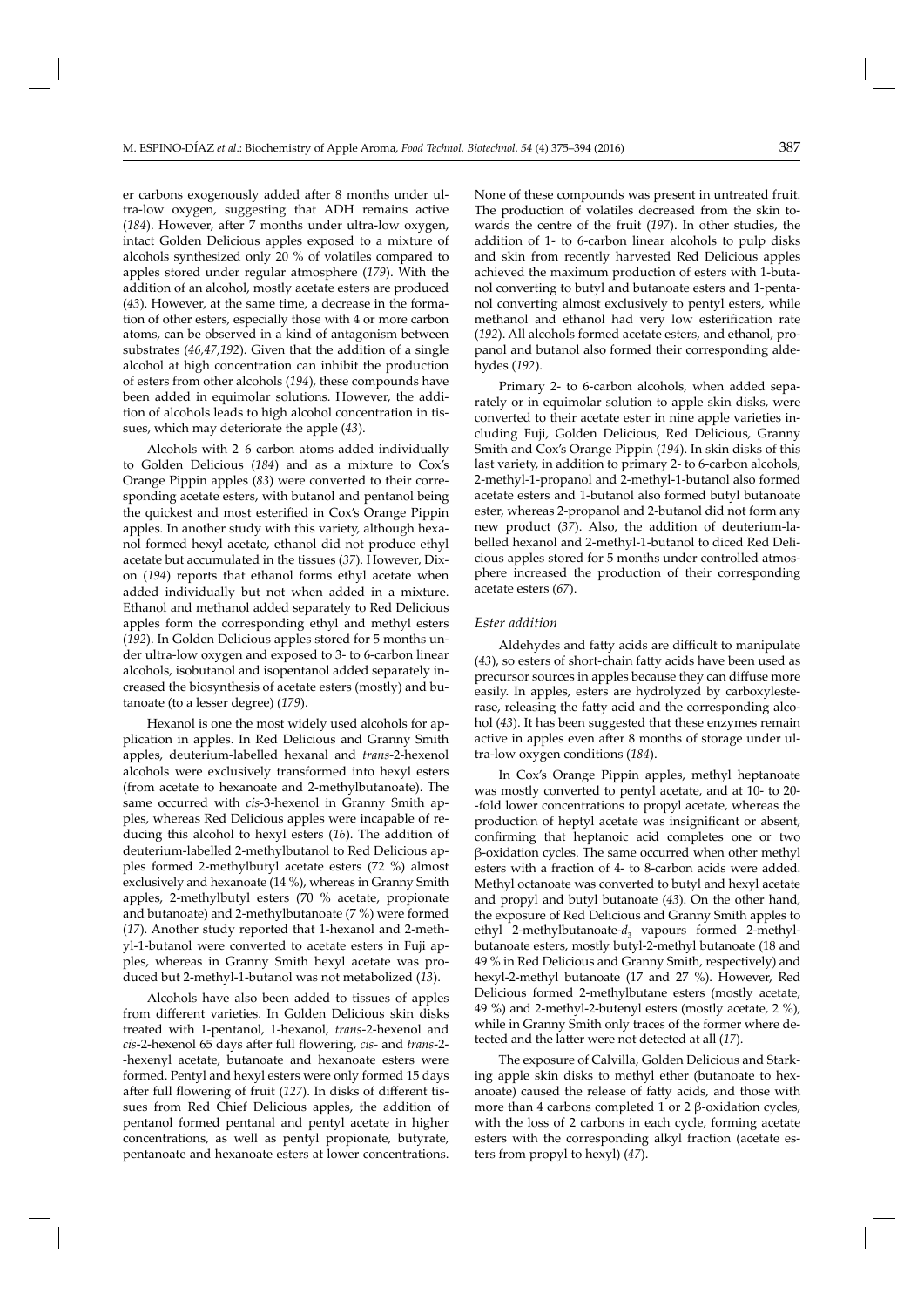# **Conclusions**

The production of volatile aroma compounds in apples is the result of a combination of complex metabolic pathways with diverse physiological processes and control mechanisms in the fruit metabolism. Their production also varies due to genetic factors, culture practices, crop maturity and storage conditions. Especially important is the effect of compounds that suppress ethylene production such as 1-methylcyclopropene, as is the reduction in the respiration rate at low  $O_2$  and/or high  $CO_2$ atmosphere. In these cases, a decrease in the production of adenosine triphosphate molecules reduces the synthesis of fatty acids, the main precursors of volatile compounds. As demonstrated, although the availability of substrates for the production of volatile compounds is a critical factor, it is not the only one affecting the aroma of apples, and it can be controlled in both whole and cut apples. However, up to this point, there is little knowledge regarding the metabolic pathways, the genes encoding the enzymes involved, the mechanisms controlling genetic expression and enzymatic activity, or even the exact metabolism of exogenously added precursors, especially in freshly cut apples. The exogenous addition of substrates for the production of volatile compounds is an area of potential development, especially in lightly processed apples (sliced, in cubes or cylinders), given the increasing demand for freshly cut fruit on the market. All these are areas of opportunity in which better knowledge can help us understand, and therefore exploit, the production of volatile compounds in the apple.

#### **References**

 *1*. Bonany J, Buehler A, Carbó J, Codarin S, Donati F, Echeverria G, et al. Consumer eating quality acceptance of new apple varieties in diff erent European countries*.* Food Qual Prefer. 2013;30:250–9.

http://dx.doi.org/10.1016/j.foodqual.2013.06.004

- 2. Baldwin EA. Fruit and vegetable flavor. In: Gross KC, Wang CY, Saltveit MA, editors. Handling, transportation and storage of fruits, vegetables, and florist and nursery stock. Washington, DC, USA: United States Department of Agriculture (USDA), Agriculture Handbook; 2002. p. 66.
- 3. Pérez AG, Sanz C. Formation of fruit flavour. In: Brückner B, Wyllie SG, editors. Fruit and vegetable flavour. Boca Raton FL, USA: CRC Press; 2008. pp. 71–102.
- 4. Cunningham DG, Acree TE, Barnard J, Butts RM, Braell PA. Charm analysis of apple volatiles*.* Food Chem. 1986;19:137– 47.

http://dx.doi.org/10.1016/0308-8146(86)90107-X

- *5*. Sanz C, Olías JM, Pérez AG. Aroma biochemistry of fruits and vegetables. In: Tomás Barberán FA, Robins RJ, editors. Phytochemistry of fruits and vegetables. Oxford, UK: Clarendon Press; 1997. pp. 125–255.
- 6. Dimick PS, Hoskin JC, Acree TE. Review of apple flavorstate of the art*.* Crit Rev Food Sci. 1983;18:387–409.
- 7. Forney CF. Postharvest issues in blueberry and cranberry and methods to improve market-life. Acta Hortic. 2009;810:785– 98.

http://dx.doi.org/10.17660/ActaHortic.2009.810.105

8. Paillard NMM. The flavour of apples, pears and quinces. In: Morton IE, Macleod AJ, editors. Food Flavours, Part C. The flavour of fruits. Amsterdam, The Netherlands: Elsevier Science; 1990. pp. 1–41.

- 9. De Pooter H, Van Acker MR, Schamp NM. Aldehyde metabolism and the aroma quality of stored Golden Delicious apples*.* Phytochemistry. 1986;26:89–92. http://dx.doi.org/10.1016/S0031-9422(00)81487-9
- 10. Mattheis JP, Fellman JK, Chen PM, Patterson ME. Changes in headspace volatiles during physiological development of Bisbee Delicious apple fruits*.* J Agric Food Chem. 1991;39: 1902–6. http://dx.doi.org/10.1021/jf00011a002
- *11*. Flath RA, Black DR, Guadagni DG, McFadden WH, Schultz TH. Identification and organoleptic evaluation of compounds in Delicious apple essence*.* J Agric Food Chem. 1967;15:29–35. http://dx.doi.org/10.1021/jf60149a032
- 12. Kakiuchi N, Moriguchi S, Fukuda H, Ichimura N, Kato Y, Banba Y. Composition of volatile compounds of apple fruits in relation to cultivars*.* J Jpn Soc Hortic Sci. 1986;55:280–9. http://dx.doi.org/10.2503/jjshs.55.280
- *13*. Holland D, Larkov O, Bar-Ya'akov I, Bar E, Zax A, Brandeis E, et al. Developmental and varietal differences in volatile ester formation and acetyl-CoA: alcohol acetyl transferase activities in apple (Malus domestica Borkh.) fruit*.* J Agric Food Chem. 2005;53:7198–203. http://dx.doi.org/10.1021/jf050519k
- 14. López ML, Lavilla MT, Riba M, Vendrell M. Comparison of volatile compounds in two seasons in apples: Golden Delicious and Granny Smith*.* J Food Quality. 1998;21:155–66. http://dx.doi.org/10.1111/j.1745-4557.1998.tb00512.x
- 15. Fellman JK, Miller TW, Mattinson DS, Mattheis JP. Factors that influence biosynthesis of volatile flavor compounds in apple fruits*.* HortSci. 2000;35:1026–33.
- 16. Rowan DD, Allen JM, Fielder S, Hunt MB. Biosynthesis of straight-chain ester volatiles in Red Delicious and Granny Smith apples using deuterium-labeled precursors*.* J Agric Food Chem. 1999;47:2553–62. http://dx.doi.org/10.1021/jf9809028
- 17. Rowan DD, Lane HP, Allen JM, Fielder S, Hunt MB. Biosynthesis of 2-methylbutyl, 2-methyl-2-butenyl, and 2-methylbutanoate esters in Red Delicious and Granny Smith apples using deuterium-labeled substrates*.* J Agric Food Chem. 1996;44:3276–85. http://dx.doi.org/10.1021/jf9508209
- 18. Liu M, Nauta A, Francke C, Siezen RJ. Comparative genomics of enzymes in flavor-forming pathways from amino acids in lactic acid bacteria*.* Appl Environ Microb. 2008;74:4590– 600.

http://dx.doi.org/10.1128/AEM.00150-08

- 19. Vallat A, Gu H, Dorn S. How rainfall, relative humidity and temperature influence volatile emissions from apple trees in situ*.* Phytochemistry. 2005;66:1540–50. http://dx.doi.org/10.1016/j.phytochem.2005.04.038
- 20. Mattheis JP, Fan X, Argenta LC. Interactive responses of Gala apple fruit volatile production to controlled atmosphere storage and chemical inhibition of ethylene action*.* J Agric Food Chem. 2005;53:4510–6. htt p://dx.doi.org/10.1021/jf050121o
- 21. Aprea E, Corollaro ML, Betta E, Endrizzi I, Demattè ML, Biasioli F, Gasperi F. Sensory and instrumental profiling of 18 apple cultivars to investigate the relation between perceived quality and odour and flavour. Food Res Int. 2012;49:677-86. http://dx.doi.org/10.1016/j.foodres.2012.09.023
- *22*. Both V, Br ackmann A, Thewes FR, de Freitas Ferreira D, Wagner R. Effect of storage under extremely low oxygen on the volatile composition of 'Royal Gala' apples*.* Food Chem. 2014;156:50–7.

http://dx.doi.org/10.1016/j.foodchem.2014.01.094

23. Dixon J, Hewett EW. Exposure to hypoxia conditions alters volatile concentrations of apple cultivars*.* J Sci Food Agr. 2000;81:22–9.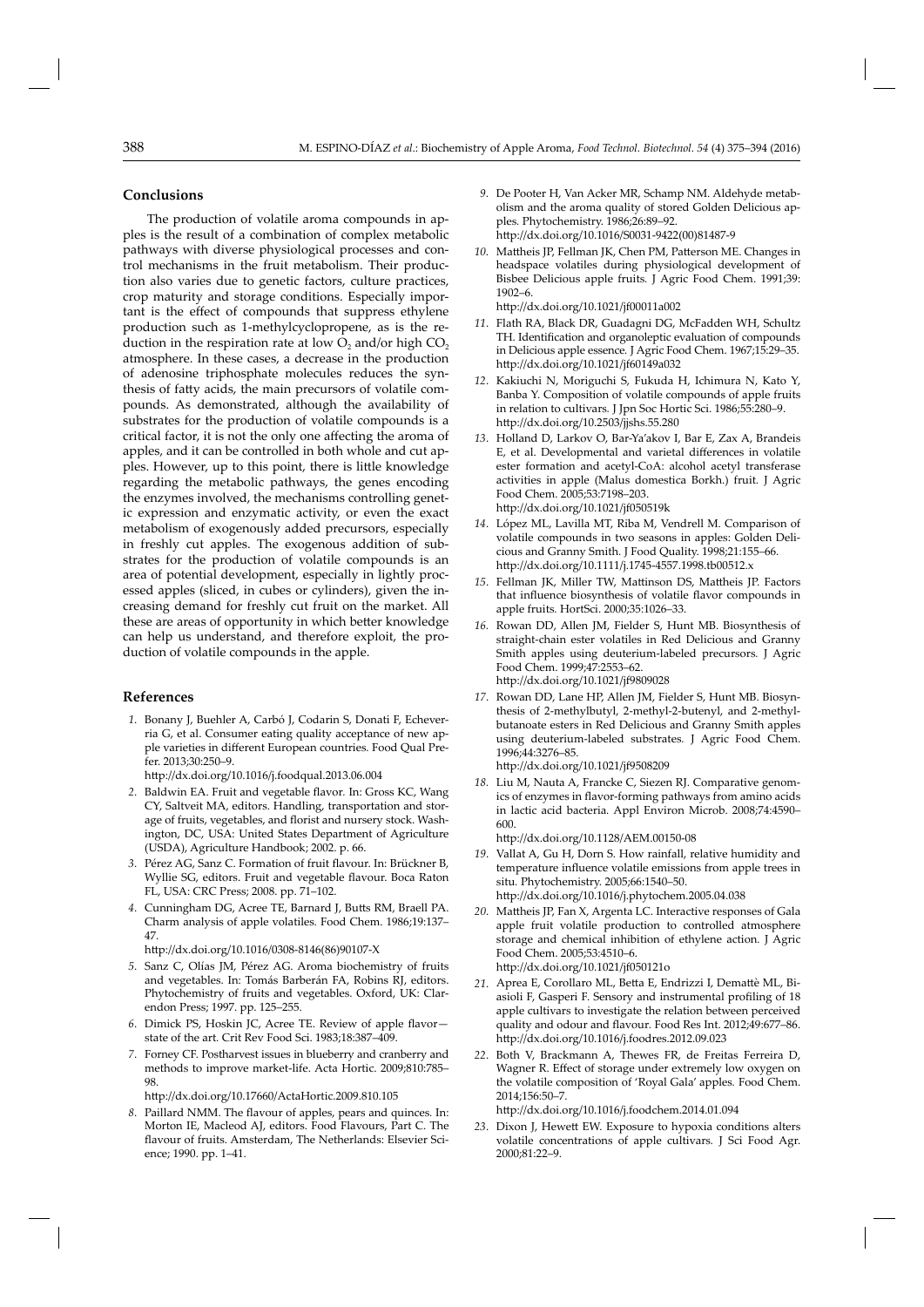http://dx.doi.org/10.1002/1097-0010(20010101)81:1<22::AID-JSFA769>3.0.CO;2-9

*24*. Lopez ML, Lavilla MT, Recasens I, Graell J, Vendrell M. Changes in aroma quality of 'Golden Delicious' apples after storage at different oxygen and carbon dioxide concentrations*.* J Sci Food Agr. 2000;80:311–24. http://dx.doi.org/10.1002/1097-0010(200002)

- *25*. HSDB® . Haz ardous Substances Data Bank. Bethesda, MD, USA: US National Library of Medicine; 2015. Available from: http://www.nlm.nih.gov/pubs/factsheets/hsdbfs.html.
- 26. Mehinagic E, Prost C, Demaimay M. Optimization of extraction of apple aroma by dynamic headspace and influence of saliva on extraction of volatiles*.* J Agric Food Chem. 2004;52: 5175–82.
	- http://dx.doi.org/10.1021/jf049577g
- 27. Takeoka GR, Buttery RG, Flath RA. Volatile constituents of Asian pear (Pyrus serotina)*.* J Agric Food Chem. 1992;40: 1925–9.

http://dx.doi.org/10.1021/jf00022a040

- *28*. Bartley IM, Hindley SJ. Alcohol dehydrogenase of apple*.* J Exp Bot. 1980;31:449–59. http://dx.doi.org/10.1093/jxb/31.2.449
- *29*. D'Auria, S. Alcohol dehydrogenase. In: Whitaker JR, Voragen AGJ, Wong DWS, editors. Handbook of food enzymology. Boca Raton, FL, USA: CRC Press; 2003.
- 30. Dickinson JR, Lanterman MM, Danner DJ, Pearson BM, Sanz P, Harrison SJ, Hewlins MJ. A <sup>13</sup>C nuclear magnetic resonance investigation of the metabolism of leucine to isoamyl alcohol in Saccharomyces cerevisiae*.* J Biol Chem. 1997;272: 26871–8.

http://dx.doi.org/10.1074/jbc.272.43.26871

31. Gonda I, Bar E, Portnoy V, Lev S, Burger J, Schaffer AA, et al. Branched-chain and aromatic amino acid catabolism into aroma volatiles in Cucumis melo L. fruit*.* J Exp Bot. 2010;61: 1111–23.

http://dx.doi.org/10.1093/jxb/erp390

- *32*. Reineccius G. Flavor chemistry and technology. Boca Raton, FL, USA: CRC Press; 2006.
- *33*. López Fructuoso ML, Echeverría Cortada G. Apple (Malus×domestica Borkh). In: Hui YH, editor. Handbook of fruit and vegetable flavors. Hoboken, NJ, USA: John Wiley & Sons, Inc; 2010. pp. 247–64.
- *34*. Echeverría G, Graell J, López ML, Lara I. Volatile production, quality and aroma-related enzyme activities during maturation of 'Fuji' apples*.* Postharv Biol Technol. 2004;31: 217–27.

http://dx.doi.org/10.1016/j.postharvbio.2003.09.003

35. Fellman JK, Rudell DR, Mattinson DS, Mattheis JP. Relationship of harvest maturity to flavor regeneration after CA storage of 'Delicious' apples*.* Postharv Biol Technol. 2003;27:39– 51.

http://dx.doi.org/10.1016/S0925-5214(02)00193-X

- 36. Ló López ML, Lavilla T, Recasens I, Riba M, Vendrell M. Influence of different oxygen and carbon dioxide concentrations during storage on production of volatile compounds by Starking Delicious apples*.* J Agric Food Chem. 1998;46: 634–43. http://dx.doi.org/10.1021/jf9608938
- 37. Knee M, Hatfield SG. The metabolism of alcohols by apple fruit tissue*.* J Sci Food Agr. 1981;32:593–600. http://dx.doi.org/10.1002/jsfa.2740320611
- *38*. Goodenough PW, Entwistle TG. The hydrodynamic properties and kinetic constants with natural substrates of the esterase from Malus pumila fruit*.* FEBS J. 1982;127:145–50. http://dx.doi.org/10.1111/j.1432-1033.1982.tb06848.x
- *39*. Ileperuma NR, Marshall SDG, Squire CJ, Baker HM, Oakeshott JG, Russell RJ, et al*.* High-resolution crystal structure of plant carboxylesterase AeCXE1, from Actinidia eriantha, and

its complex with a high-affinity inhibitor paraoxon. Biochemistry. 2007;46:1851–9.

http://dx.doi.org/10.1021/bi062046w

40. Schaffer RJ, Friel EN, Souleyre EJF, Bolitho K, Thodey K, Ledger S, et al*.* A genomics approach reveals that aroma production in apple is controlled by ethylene predominantly at the final step in each biosynthetic pathway. Plant Physiol. 2007;144:1899–912. http://dx.doi.org/10.1104/pp.106.093765

*41*. Souleyre EJF, Marshall SDG, Oakeshott JG, Russell RJ, Plummer KM, Newcomb RD. Biochemical characterisation of Md-CXE1, a carboxylesterase from apple that is expressed dur-

ing fruit ripening*.* Phytochemistry. 2011;72:564–71. http://dx.doi.org/10.1016/j.phytochem.2011.01.020

- 42. St-Pierre B, De Luca V. Evolution of acyltransferase genes, origin and diversification of the BAHD superfamily of acyltransferases involved in secondary metabolism. In: Romeo JT, Ibrahim R, Varin L, De Luca V, editors. Recent advances in phytochemistry, vol. 34: Evolution of metabolic pathways. Oxford, UK: Elsevier Science Ltd; 2000. pp. 285–315. htt p://dx.doi.org/10.1016/S0079-9920(00)80010-6
- 43. Bartley IM, Stoker PG, Martin ADE, Hatfield SGS, Knee M. Synthesis of aroma compounds by apples supplied with alcohols and methyl esters of fatty acids. J Sci Food Agr. 1985; 36:567–74.

http://dx.doi.org/10.1002/jsfa.2740360708

- 44. Defilippi BG, Kader AA, Dandekar AM. Apple aroma: alcohol acyltransferase, a rate limiting step for ester biosynthesis, is regulated by ethylene*.* Plant Sci. 2005;168:1199–210. http://dx.doi.org/10.1016/j.plantsci.2004.12.018
- *45*. Altisent R, Graell J, Lara I, López L, Echeverría G. Increased straight-chain esters content after ultra low oxygen storage and its relation to the lipoxygenase system in 'Golden Reinders® ' apples*.* Eur Food Res Technol. 2011;232:51–61. http://dx.doi.org/10.1007/s00217-010-1359-7
- 46. De Pooter HL, Dirinck PJ, Willaert GA, Schamp NM. Metabolism of propionic acid by Golden Delicious apples*.* Phytochemistry. 1981;20:2135–38. http://dx.doi.org/10.1016/0031-9422(81)80100-8
- 47. Paillard NM. Biosynthesis of apple volatiles: formation of alcohols and esters from fatty acids. Phytochemistry. 1979;18: 1165–71 (in French). http://dx.doi.org/10.1016/0031-9422(79)80127-2
- *48*. Echeverría G, Fuentes T, Graell J, Lara I, López ML. Aroma volatile compounds of 'Fuji' apples in relation to harvest date and cold storage technology: A comparison of two seasons*.* Postharv Biol Technol. 2004;32:29–44. http://dx.doi.org/10.1016/j.postharvbio.2003.09.017
- 49. Beekwilder J, Alvarez-Huerta M, Neef E, Verstappen FW, Bouwmeester HJ, Aharoni A. Functional characterization of enzymes forming volatile esters from strawberry and banana*.* Plant Physiol. 2004;135:1865–78. http://dx.doi.org/10.1104/pp.104.042580
- *50*. El-Sharkawy I, Manríquez D, Flores FB, Regad F, Bouzayen M, Latché A, Pech JC*.* Functional characterization of a melon alcohol acyl-transferase gene family involved in the biosynthesis of ester volatiles. Identification of the crucial role of a threonine residue for enzyme activity*.* Plant Mol Biol. 2005; 59:345–62.

http://dx.doi.org/10.1007/s11103-005-8884-y

*51*. Souleyre EJ, Greenwood DR, Friel EN, Karunairetnam S, Newcomb RD. An alcohol acyl transferase from apple (cv. Royal Gala), MpAAT1, produces esters involved in apple fruit fl avor*.* FEBS J. 2005;272:3132–44.

http://dx.doi.org/10.1111/j.1742-4658.2005.04732.x

52. Dunemann F, Ulrich D, Malysheva-Otto L, Weber W, Longhi S, Velasco R, Costa F*.* Functional allelic diversity of the apple alcohol acyl-transferase gene MdAAT1 associated with fruit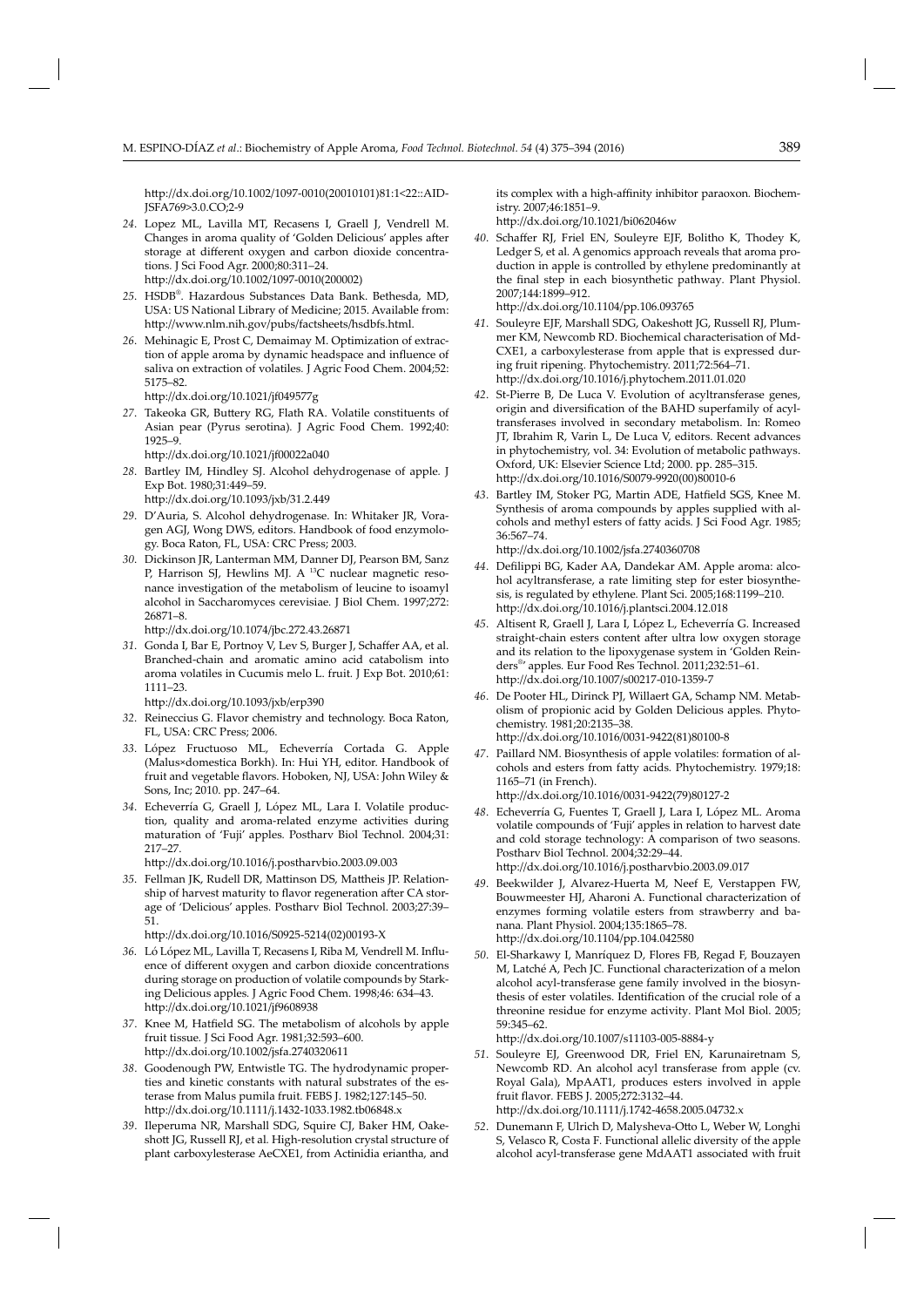ester volatile contents in apple cultivars*.* Mol Breeding. 2012; 29:609–25.

http://dx.doi.org/10.1007/s11032-011-9577-7

- 53. Echeverría G, Graell J, Lara I, López ML. Physicochemical measurements in 'Mondial Gala®' apples stored at different atmospheres: influence on consumer acceptability. Postharv Biol Technol. 2008;50:135–44. http://dx.doi.org/10.1016/j.postharvbio.2008.05.002
- *54*. Villatoro C, Altisent R, Echeverría G, Graell J, López ML, Lara I. Changes in biosynthesis of aroma volatile compounds during on-tree maturation of 'Pink Lady® ' apples*.* Postharv Biol Technol. 2008;47:286–95. http://dx.doi.org/10.1016/j.postharvbio.2007.07.003
- *55*. Flath RA, Black DR, Forrey RR, McDonald GM, Mon TR, Teranishi R. Volatiles in Gravenstein apple essence identified by GC-mass spectrometry*.* J Chromatogr Sci. 1969;7:508–12. http://dx.doi.org/10.1093/chromsci/7.8.508
- *56*. Takeoka GR, Flath RA, Mon TR, Teranishi R, Guentert M. Volatile constituents of apricot (Prunus armeniaca)*.* J Agric Food Chem. 1990;38:471–7. http://dx.doi.org/10.1021/jf00092a031
- 57. Buttery RG, Seifert RM, Guadagni DG, Ling LC. Characterization of additional volatile components of tomato. J Agric Food Chem. 1971;19:524–9. http://dx.doi.org/10.1021/jf60175a011
- 58. Buttery RG, Turnbaugh JG, Ling LC. Contribution of volatiles to rice aroma. J Agric Food Chem. 1988;36:1006-9. http://dx.doi.org/10.1021/jf00083a025
- *59*. Mehinagic E, Royer G, Symoneaux R, Jourjon F, Prost C. Characterization of odor-active volatiles in apples: influence of cultivars and maturity stage*.* J Agric Food Chem. 2006;54: 2678–87.

http://dx.doi.org/10.1021/jf052288n

60. Takeoka G, Buttery RG, Ling L. Odour thresholds of various branched and straight chain acetates. LWT-Food Sci Technol. 1996;29:677–80.

http://dx.doi.org/10.1006/fstl.1996.0105

- 61. Plotto A, McDaniel MR, Mattheis JP. Characterization of changes in 'Gala' apple aroma during storage using osme analysis, a gas chromatography-olfactometry technique*.* J Am Soc Hort Sci. 2000;125:714–22.
- *62*. Rizzolo A, Visai C, Vanoli M. Changes in some odour-active compounds in paclobutrazol-treated 'Starkspur Golden' apples at harvest and after cold storage. Postharv Biol Technol. 1997;11:39–46.

http://dx.doi.org/10.1016/S0925-5214(97)01417-8

*63*. Schwab W, Davidovich-Rikanati R, Lewinsohn E. Biosynthesis of plant-derived flavor compounds. Plant J. 2008;54:712-32.

htt p://dx.doi.org/10.1111/j.1365-313X.2008.03446.x

- *64*. Osorio S, Muñoz C, Valpuesta V. Physiology and Biochemistry of fruit flavors. In: Hui YH, editor. Handbook of fruit and vegetable flavors. Hoboken, NJ, USA: John Wiley & Sons, Inc; 2010. pp. 25–44. http://dx.doi.org/10.1002/9780470622834.ch2
- *65*. Tressl R, Drawert F. Biogenesis of banana volatiles*.* J Agric Food Chem. 1973;21:560–5. http://dx.doi.org/10.1021/jf60188a031
- *66*. Hansen K, Poll, L. Conversion of L-isoleucine into 2-methylbut-2-enyl esters in apples. LWT - Food Sci Technol. 1993;26: 178–80.

http://dx.doi.org/10.1021/jf60188a031

*67*. Matich A, Rowan D. Pathway analysis of branched-chain ester biosynthesis in apple using deuterium labeling and enantioselective gas chromatography-mass spectrometry*.* J Agric Food Chem. 2007;55:2727–35. http://dx.doi.org/10.1021/jf063018n

68. Sanz C, Pérez AG. Plant metabolic pathways and flavor biosynthesis. In: Hui YH, editor. Handbook of fruit and vegetable flavors. Hoboken, NJ, USA: John Wiley & Sons, Inc; 2010. pp. 129–55. http://dx.doi.org/10.1002/9780470622834.ch9

- *69*. Eisenreich W, Bacher A, Arigoni D, Rohdich F. Biosynthesis of isoprenoids via the non-mevalonate pathway*.* Cell Mol Life Sci. 2004;61:1401–26. http://dx.doi.org/10.1007/s00018-004-3381-z
- *70*. Gang DR, Wang J, Dudareva N, Nam KH, Simon JE, Lewinsohn E, Pichersky E*.* An investigation of the storage and biosynthesis of phenylpropenes in sweet basil*.* Plant Physiol. 2001;125:539–55. http://dx.doi.org/10.1104/pp.125.2.539
- *71*. Galliard T. Aspects of lipid metabolism in higher plants. II. The identification and quantitative analysis of lipids from the pulp of pre-and post-climacteric apples*.* Phytochemistry. 1968;7:1915–22.

http://dx.doi.org/10.1016/S0031-9422(00)90751-9

- 72. Song J, Bangerth F. Fatty acids as precursors for aroma volatile biosynthesis in pre-climacteric and climacteric apple fruit*.* Postharv Biol Technol. 2003;30:113–21. http://dx.doi.org/10.1016/S0925-5214(03)00098-X
- 73. Meigh DF, Hulme AC. Fatty acid metabolism in the apple fruit during the respiration climacteric. Phytochemistry. 1965; 4:863–71.

http://dx.doi.org/10.1016/S0031-9422(00)86264-0

- *74*. Meigh DF, Jones JD, Hulme AC. The respiration climacteric in the apple: production of ethylene and fatty acids in fruit attached to and detached from the tree. Phytochemistry. 1967;6:1507–15. http://dx.doi.org/10.1016/S0031-9422(00)82943-X
- 75. Nie LC, Sun JS, Di B. Changes in amino acid and fatty acid contents as well as activity of some related enzymes in apple fruit during aroma production*.* Zhi wu sheng li yu fen zi sheng wu xue xue bao. 2005;31:663–7 (in Chinese).
- 76. Defilippi BG, Manríquez D, Luengwilai K, González-Agüero M. Aroma volatiles: biosynthesis and mechanisms of modulation during fruit ripening*.* In: Kader JC, Delseny M, editors. Advances in botanical research, vol. 50. Amsterdam, The Netherlands: Elsevier B.V.; 2009. pp. 1–37. http://dx.doi.org/10.1016/S0065-2296(08)00801-X
- *77*. Tzin V, Galili G. New insights into the shikimate and aromatic amino acids biosynthesis pathways in plants*.* Mol Plant. 2010;3:956–72. http://dx.doi.org/10.1093/mp/ssq048
- *78*. Ackermann J, Fischer M, Amado R. Changes in sugars, acids, and amino acids during ripening and storage of apples (cv. Glockenapfel)*.* J Agric Food Chem. 1992;40:1131–44. http://dx.doi.org/10.1021/jf00019a008
- 79. Defilippi BG, Dandekar AM, Kader AA. Relationship of ethylene biosynthesis to volatile production, related enzymes, and precursor availability in apple peel and flesh tissues. J Agric Food Chem. 2005;53:3133–41. http://dx.doi.org/10.1021/jf047892x
- *80*. Zhang Y, Li P, Cheng L. Developmental changes of carbohydrates, organic acids, amino acids, and phenolic compounds in 'Honeycrisp' apple flesh. Food Chem. 2010;123:1013-8. http://dx.doi.org/10.1016/j.foodchem.2010.05.053
- *81*. Sugimoto N, Jones AD, Beaudry R. Changes in free amino acid content in 'Jonagold' apple fruit as related to branchedchain ester production, ripening, and senescence*.* J Am Soc Hort Sci. 2011;136:429–40.
- *82*. Sanz LG, Pérez AG, Olías JM. Lipoxygenase in the plant kingdom. I: Properties. Grasas Aceites. 1992;43:231-9 (in Spanish).

http://dx.doi.org/10.3989/gya.1992.v43.i4.1157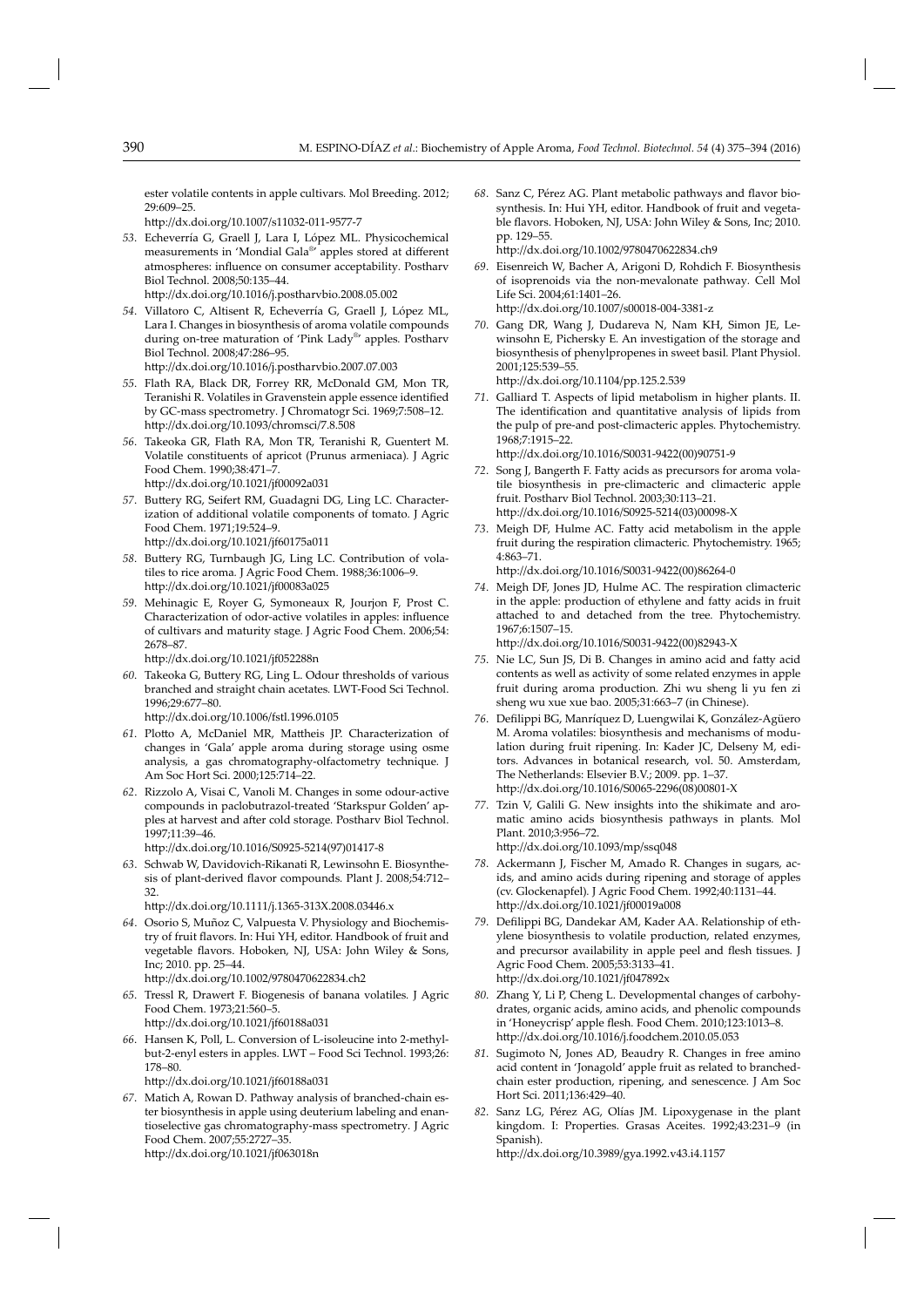- *83*. Bartley IM. Lipid metabolism of ripening apples*.* Phytochemistry. 1985;24:2857–9. http://dx.doi.org/10.1016/0031-9422(85)80014-5
- *84*. Gardner HW. Biological roles and biochemistry of the lipoxygenase pathway*.* HortSci. 1995;30:197–205.
- *85*. Park S, Sugimoto N, Larson MD, Beaudry R, van Nocker S. Identification of genes with potential roles in apple fruit development and biochemistry through large-scale statistical analysis of expressed sequence tags*.* Plant Physiol. 2006;141: 811–24.

http://dx.doi.org/10.1104/pp.106.080994

- *86*. Goepfert S, Vidoudez C, Rezzonico E, Hiltunen JK, Poirier Y. Molecular identification and characterization of the Arabidopsis  $\Delta^{3,5}$ ,  $\Delta^{2,4}$ -dienoyl-coenzyme A isomerase, a peroxisomal enzyme participating in the β-oxidation cycle of unsaturated fatty acids. Plant Physiol. 2005;138:1947-56. http://dx.doi.org/10.1104/pp.105.064311
- 87. Goepfert S, Poirier Y. β-Oxidation in fatty acid degradation and beyond*.* Curr Opin Plant Biol. 2007;10:245–51. http://dx.doi.org/10.1016/j.pbi.2007.04.007
- *88*. Heldt HW, Piechulla B. Plant biochemistry. San Diego, CA, USA: Elsevier Inc; 2011.
- 89. Baker A, Graham IA, Holdsworth M, Smith SM, Theodoulou FL. Chewing the fat: β-oxidation in signalling and development*.* Trends Plant Sci. 2006;11:124–32. http://dx.doi.org/10.1016/j.tplants.2006.01.005
- *90.* Graham IA, Eastmond PJ. Pathways of straight and branched chain fatty acid catabolism in higher plants. Prog Lipid Res. 2002;41:156–81.

http://dx.doi.org/10.1016/S0163-7827(01)00022-4

- *91*. Nelson D, Cox M. Lehninger principles of biochemistry. New York, NY, USA: W.H. Freeman & Co; 2004.
- 92. Hamberg M, Samuelsson, B. On the specificity of the oxygenation of unsaturated fatty acids catalyzed by soybean lipoxidase. J Biol Chem. 1967;242:5329-35.
- 93. Holman RT, Egwim PO, Christie WW. Substrate specificity of soybean lipoxidase*.* J Biol Chem. 1969;244:1149–51.
- 94. Schneider C, Pratt DA, Porter NA, Brash AR. Control of oxygenation in lipoxygenase and cyclooxygenase catalysis*.* Chem Biol. 2007;14:473–88 . http://dx.doi.org/10.1016/j.chembiol.2007.04.007
- *95*. Feussner I, Wasternack C. The lipoxygenase pathway*.* Annu Rev Plant Biol. 2002;53:275–97. http://dx.doi.org/10.1146/annurev.arplant.53.100301.135248
- *96*. Vogt J, Schiller D, Ulrich D, Schwab W, Dunemann F. Identification of lipoxygenase (LOX) genes putatively involved in fruit flavour formation in apple (Malus × domestica). Tree Genet Genomes. 2013;9:1493–511. http://dx.doi.org/10.1007/s11295-013-0653-5
- 97. Padilla MN, Hernández ML, Sanz C, Martínez-Rivas JM. Functional characterization of two 13-lipoxygenase genes from olive fruit in relation to the biosynthesis of volatile compounds of virgin olive oil. J Agric Food Chem. 2009;57: 9097–107.

http://dx.doi.org/10.1021/jf901777j

- *98*. Brash AR. Lipoxygenases: occurrence, functions, catalysis, and acquisition of substrate*.* J Biol Chem. 1999;274:23679–82. http://dx.doi.org/10.1074/jbc.274.34.23679
- *99*. Liavonchanka A, Feussner I. Lipoxygenases: occurrence, functions and catalysis*.* J Plant Physiol. 2006;163:348–57. http://dx.doi.org/10.1016/j.jplph.2005.11.006
- *100*. Porta H, Rocha-Sosa M. Plant lipoxygenases. Physiological and molecular features*.* Plant Physiol. 2002;130:15–21. http://dx.doi.org/10.1104/pp.010787
- *101*. Palmieri-Thiers C, Canaan S, Brunini V, Lorenzi V, Tomi F, Desseyn JL, et al*.* A lipoxygenase with dual positional speci-

ficity is expressed in olives (Olea europaea L.) during ripening*.* BBA – Mol Cell Biol. 2009;1791:339–46. http://dx.doi.org/10.1016/j.bbalip.2009.02.012

- *102*. Cho K, Han J, Rakwal R, Han O. Calcium modulates membrane association, positional specificity, and product distribution in dual positional specific maize lipoxy genase-1. Bioorg Chem. 2015;60:13–8. htt p://dx.doi.org/10.1016/j.bioorg.2015.04.001
- *103*. Li M, Li L, Dunwell JM, Qiao X, Liu X, Zhang S. Characterization of the lipoxygenase (LOX) gene family in the Chinese white pear (Pyrus bretschneideri) and comparison with other members of the Rosaceae*.* BMC Genomics. 2014;15:444. http://dx.doi.org/10.1186/1471-2164-15-444
- *104*. The Pfam protein families database. Ashburn, VA, USA: Janelia Research Campus. 2015. Available from: https://pfam. janelia.org/.
- 105. Velasco R, Zharkikh A, Affourtit J, Dhingra A, Cestaro A, Kalyanaraman A, et al*.* The genome of the domesticated apple (Malus domestica Borkh.)*.* Nat Genet. 2010; 42:833–9. http://dx.doi.org/10.1038/ng.654
- 106. Schiller D, Contreras C, Vogt J, Dunemann F, Defilippi BG, Beaudry R, Schwab W. A dual positional specific lipoxygenase functions in the generation of flavor compounds during climacteric ripening of apple*.* Hortic Res. 2015;2:Article no. 15003.

http://dx.doi.org/10.1038/hortres.2015.3

- *107*. Contreras C. The lipoxygenase pathway in apple peel [PhD Thesis]*.* East Lansing, MI, USA: Michigan State University; 2014.
- *108*. Feussner I, Kühn H, Wasternack C. Lipoxygenase-dependent degradation of storage lipids*.* Trends Plant Sci. 2001;6: 268–73.

http://dx.doi.org/10.1016/S1360-1385(01)01950-1

109. Schreier P, Lorenz G. Separation, partial purification and characterization of a fatty acid hydroperoxide cleaving enzyme from apple and tomato fruits. Z Naturforsch C Bio Sci. 1982;37:165–73.

http://dx.doi.org/10.1515/znc-1982-3-405

- *110*. Sanz LC, Perez AG, Olias JM. Lipoxygenase in the plant kingdom. II: Physiological functions assigned*.* Grasas Aceites. 1992;43:287–90 (in Spanish). http://dx.doi.org/10.3989/gya.1992.v43.i5.1143
- *111*. Vick BA. A spectrophotometric assay for hydroperoxide lyase*.* Lipids. 1991;26:315–20. http://dx.doi.org/10.1007/BF02537143
- 112. Li X, Guo R, Li J, Singer SD, Zhang Y, Yin X, et al. Genome--wide identification and analysis of the aldehyde dehydrogenase (ALDH) gene superfamily in apple (Malus × domestica Borkh.)*.* Plant Physiol Biochem. 2013;71:268–82. htt p://dx.doi.org/10.1016/j.plaphy.2013.07.017
- *113*. Bicsak TA, Kann LR, Reiter A, Chase Jr. T. Tomato alcohol dehydrogenase: purification and substrate specificity. Arch Biochem Biophys. 1982;216:605–15. http://dx.doi.org/10.1016/0003-9861(82)90250-8
- *114*. Crouzet J, Nicolas M, Molina I, Valentin G. Enzymes occurring in the formation of six-carbon aldehydes and alcohols in grapes*.* Dev Food Sci. 1985;10:401–8.
- 115. Dixon J, Hewett EW. Factors affecting apple aroma/flavour volatile concentration: a review*.* New Zeal J Crop Hort. 2000; 28:155–73.

http://dx.doi.org/10.1080/01140671.2000.9514136

*116*. Hummel W. New alcohol dehydrogenases for the synthesis of chiral compounds. In: Scheper T, editor. Advances in biochemical engineering/biotechnology, vol. 58: New enzymes for organic synthesis. Berlin, Germany: Springer-Verlag; 1997. pp. 145–84.

http://dx.doi.org/10.1007/BFb0103304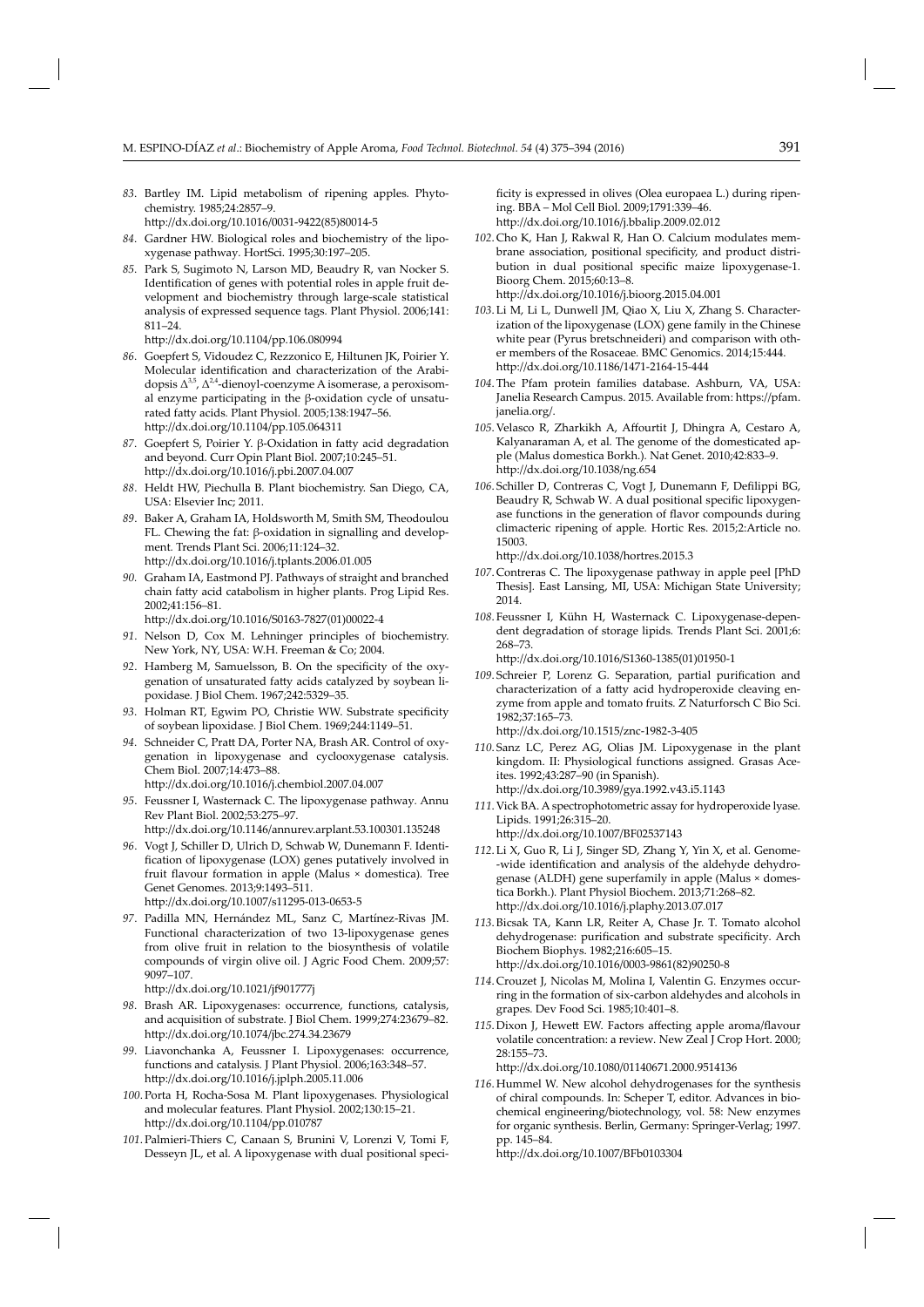- *117*. Dixon J, Hewett EW. Temperature of hypoxic treatment alters volatile composition of juice from 'Fuji'and 'Royal Gala' apples*.* Postharv Biol Technol. 2001;22:71–83. http://dx.doi.org/10.1016/S0925-5214(00)00159-9
- *118*. Souleyre EJF, Chagné D, Chen X, Tomes S, Turner RM, Wang MY, et al*.* The AAT1 locus is critical for the biosynthesis of esters contributing to 'ripe apple' flavour in 'Royal Gala' and 'Granny Smith' apples*.* Plant J. 2014;78:903–15. http://dx.doi.org/10.1111/tpj.12518
- *119*. Ortiz A, Graell J, Lara I. Volatile ester-synthesising capacity throughout on-tree maturation of 'Golden Reinders' apples*.* Sci Hortic. 2011;131:6–14. http://dx.doi.org/10.1016/j.scienta.2011.09.020
- *120*. Contreras C, Beaudry R. Lipoxygenase-associated apple volatiles and their relationship with aroma perception during ripening*.* Postharv Biol Technol. 2013;82:28–38. http://dx.doi.org/10.1016/j.postharvbio.2013.02.006
- *121*. Yang X, Song J, Du L, Forney C, Campbell-Palmer L, Fillmore S, et al*.* Ethylene and 1-MCP regulate major volatile biosynthetic pathways in apple fruit*.* Food Chem. 2016;194:325–36. http://dx.doi.org/10.1016/j.foodchem.2015.08.018
- *122*. Feys M, Naesens W, Tobback P, Maes E. Lipoxygenase activity in apples in relation to storage and physiological disorders*.* Phytochemistry. 1980;19:1009–11. http://dx.doi.org/10.1016/0031-9422(80)83048-2
- *123*. Lara I, Graell J, López ML, Echeverría G. Multivariate analysis of modifications in biosynthesis of volatile compounds after CA storage of 'Fuji' apples. Postharv Biol Technol. 2006;  $39.19 - 28.$

http://dx.doi.org/10.1016/j.postharvbio.2005.09.001

- *124*. Lara I, Echeverría G, Graell J, López ML. Volatile emission after controlled atmosphere storage of Mondial Gala apples (Malus domestica): relationship to some involved enzyme activities*.* J Agric Food Chem. 2007;55:6087–95. http://dx.doi.org/10.1021/jf070464h
- *125*. Altisent R, Echeverría G, Graell J, López L, Lara I. Lipoxygenase activity is involved in the regeneration of volatile ester-synthesizing capacity after ultra-low oxygen storage of 'Fuji' apple. J Agric Food Chem. 2009;57:4305-12. http://dx.doi.org/10.1021/jf803930j
- *126*. Harb J, Lara I, Streif J, Saleh O, Khraiwesh B. Ethylene suppression modifies gene expression and activity of aroma volatile-related enzymes in 'Delbard Estivale' apples. Acta Hortic. 2010;877:1093–8.

http://dx.doi.org/10.17660/ActaHortic.2010.877.148

*127*. Li D, Xu Y, Xu G, Gu L, Li D, Shu H. Molecular cloning and expression of a gene encoding alcohol acyltransferase (MdAAT2) from apple (cv. Golden Delicious)*.* Phytochemistry. 2006;67:658–67.

http://dx.doi.org/10.1016/j.phytochem.2006.01.027

- 128. Villatoro C, Echeverría G, Graell J, López ML, Lara I. Long--term storage of Pink Lady apples modifies volatile-involved enzyme activities: consequences on production of volatile esters*.* J Agric Food Chem. 2008;56:9 166–74. http://dx.doi.org/10.1021/jf801098b
- *129*. López ML, Villatoro C, Fuentes T, Graell J, Lara I, Echeverría G. Volatile compounds, quality parameters and consumer acceptance of 'Pink Lady®' apples stored in different conditions*.* Postharv Biol Technol. 2007;43:55–66. http://dx.doi.org/10.1016/j.postharvbio.2006.07.009
- *130*. Li DP, Xu YF, Sun LP, Liu LX, Hu XL, Li DQ, Shu HR*.* Salicylic acid, ethephon, and methyl jasmonate enhance ester regeneration in 1-MCP-treated apple fruit after long-term cold storage. J Agric Food Chem. 2006;54:3887–95. http://dx.doi.org/10.1021/jf060240j
- *131*. Zhao Y, Zhang L, Gao M, Tian L, Zheng P, Wang K, et al. Influence of girdling and foliar-applied urea on apple (Malus domestica L.) fruit quality*.* Pak J Bot. 2013;45:1609–15.

*132*. Ban Y, Oyama-Okubo N, Honda C, Nakayama M, Moriguchi T. Emitted and endogenous volatiles in 'Tsugaru' apple: the mechanism of ester and (E,E)-α-farnesene accumulation*.* Food Chem. 2010;118:272–7.

htt p:/ / dx. doi. org/10.1016/j.foodchem.2009 .04.109

- 133. Zhu Y, Rudell DR, Mattheis JP. Characterization of cultivar differences in alcohol acyltransferase and 1-aminocyclopropane-1-carboxylate synthase gene expression and volatile ester emission during apple fruit maturation and ripening*.* Postharv Biol Technol. 2008;49:330-9. http://dx.doi.org/10.1016/j.postharvbio.2008.03.015
- *134*. Ortiz A, Echeverría G, Graell J, Lara I. Calcium dips enhance volatile emission of cold-stored 'Fuji Kiku-8' apples*.* J Agric Food Chem. 2009;57:4931–8.

http://dx.doi.org/10.1021/jf9003576

- 135. Escalada VS, Archbold DD. Effects of aminoethoxyvinylgly cine plus 1-methylcyclopropene on 'Royal Gala' apple volatile production after cold storage. HortSci. 2009;44:1390-4.
- 136. Ortiz A, Echeverría G, Graell J, Lara I. The emission of flavour-contributing volatile esters by 'Golden Reinders' apples is improved after mid-term storage by postharvest calcium treatment*.* Postharv Biol Technol. 2010;57:114–23. http://dx.doi.org/10.1016/j.postharvbio.2010.03.006
- *137*. Rowan DD, Allen JM, Fielder S, Hunt MB. Deuterium labelling to study aroma biosynthesis in stored apples*.* In: Mitchman EJ, editor. Postharvest Horticulture Series, vol. 16. Davis, CA, USA: University of California; 1997. pp. 227–33.
- 138. Diebold R, Schuster J, Däschner K, Binder S. The branchedchain amino acid transaminase gene family in Arabidopsis encodes plastid and mitochondrial proteins*.* Plant Physiol. 2002. pp. 540–50.

http://dx.doi.org/10.1104/pp.001602

- 139. Schuster J, Binder S. The mitochondrial branched-chain aminotransferase (AtBCAT-1) is capable to initiate degradation of leucine, isoleucine and valine in almost all tissues in Arabidopsis thaliana*.* Plant Mol Biol. 2005;57:241–54. http://dx.doi.org/10.1007/s11103-004-7533-1
- *140*. Smit BA, Engels WJ, Smit G. Branched chain aldehydes: production and breakdown pathways and relevance for flavour in foods*.* Appl Microbiol Biotechnol. 2009;81:987–99. http://dx.doi.org/10.1007/s00253-008-1758-x
- *141*. Binder S. Branched-chain amino acid metabolism in Arabidopsis thaliana*.* The Arabidopsis book. 2010;8:e0137. http://dx.doi.org/10.1199/tab.0137
- *142*. Marilley L, Casey MG. Flavours of cheese products: metabolic pathways, analytical tools and identification of producing strains. Int J Food Microbiol. 2004;90:139-59. http://dx.doi.org/10.1016/S0168-1605(03)00304-0
- *143*. Dickinson JR, Harrison SJ, Dickinson JA, Hewlins MJE. An investigation of the metabolism of isoleucine to active amyl alcohol in Saccharomyces cerevisiae. J Biol Chem. 2000;275: 10937–42.

http://dx.doi.org/10.1074/jbc.275.15.10937

- *144*. Dickinson JR, Salgado LEJ, Hewlins MJE. The catabolism of amino acids to long chain and complex alcohols in Saccharomyces cerevisiae. J Biol Chem. 2003;278:8028-34. http://dx.doi.org/10.1074/jbc.M211914200
- *145*. Ardö Y. Flavour formation by amino acid catabolism*.* Biotechnol Adv. 2006;24:238–42.

http://dx.doi.org/10.1016/j.biotechadv.2005.11.005

*146*. Schuster J, Knill T, Reichelt M, Gershenzon J, Binder S. Branched-chain aminotransferase $_4$  is part of the chain elongation pathway in the biosynthesis of methionine-derived glucosinolates in Arabidopsis*.* The Plant Cell. 2006;18:2664– 79.

http://dx.doi.org/10.1105/tpc.105.039339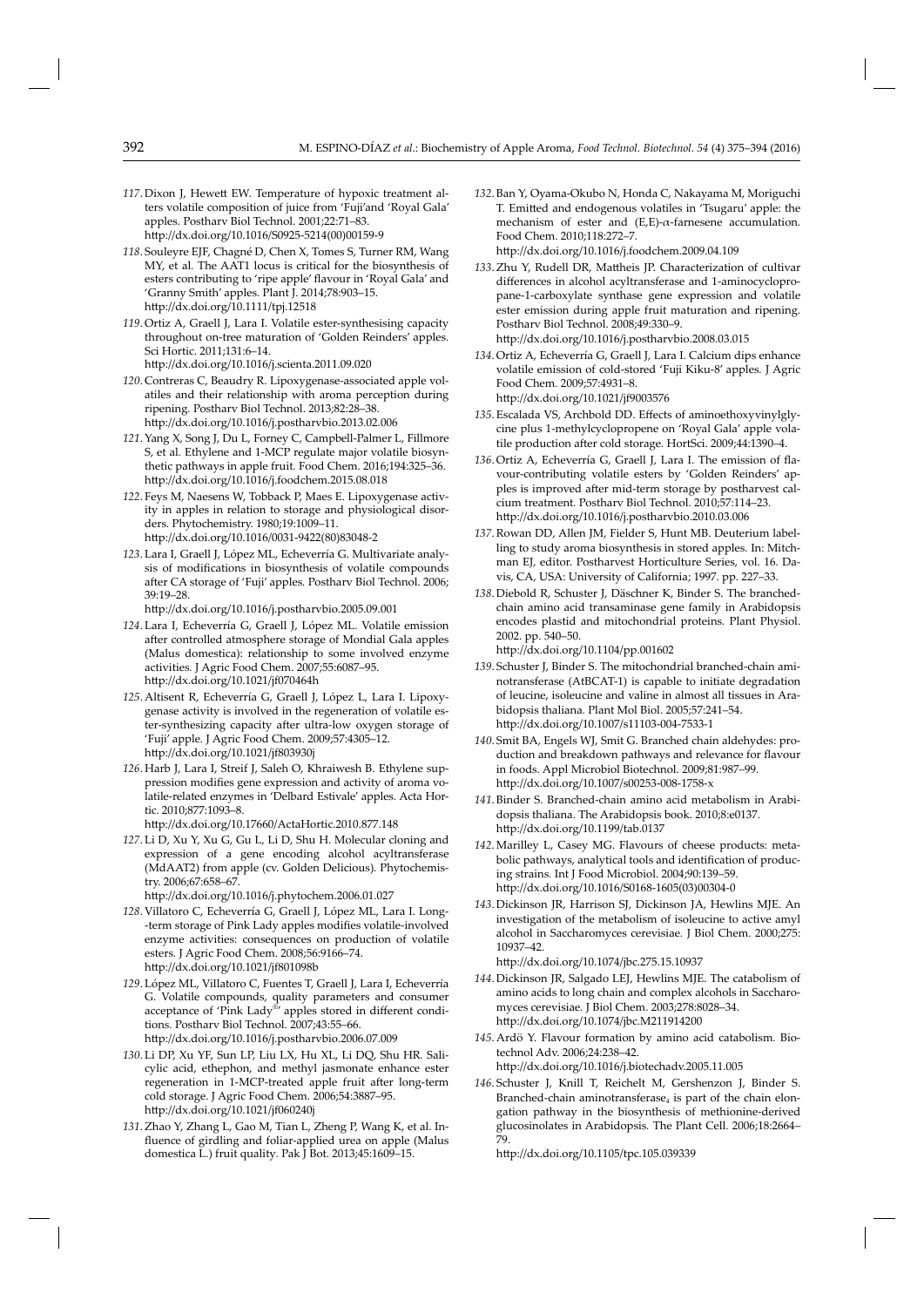- *147*. Dickinson JR, Harrison SJ, Hewlins MJE. An investigation of the metabolism of valine to isobutyl alcohol in Saccharomyces cerevisiae*.* J Biol Chem. 1998;273:25751–6. http://dx.doi.org/10.1074/jbc.273.40.25751
- *148*. Ehrlich F. Conditions for fusel oil formation and its connection with the protein formation in yeast*.* Ber Dtsch Chem Ges. 1907;40:1027–47 (in German). http://dx.doi.org/10.1002/cber.190704001156
- *149*. Brosnan JT, Brosnan ME. Branched-chain amino acids: enzyme and substrate regulation*.* J Nutr. 2006;136:207S–11S.
- 150. Hiltunen JK, Mursula AM, Rottensteiner H, Wierenga RK, Kastaniotis AJ, Gurvitz A. The biochemistry of peroxisomal β-oxidation in the yeast Saccharomyces cerevisiae*.* FEMS Microbiol Rev. 2003;27:35-64. http://dx.doi.org/10.1016/S0168-6445(03)00017-2
- 151. Ikeda Y, Tanaka K. Purification and characterization of 2-methyl-branched chain acyl coenzyme A dehydrogenase, an enzyme involved in the isoleucine and valine metabolism, from rat liver mitochondria*.* J Biol Chem. 1983;258:9477– 87.
- *152*. Eisenreich W, Rohdich F, Bacher A. Deoxyxylulose phosphate pathway to terpenoids*.* Trends Plant Sci. 2001;6:78–84. htt p://dx.doi.org/10.1016/S1360-1385(00)01812-4
- *153*. El Hadi MAM, Zhang FJ, Wu FF, Zhou CH, Tao J. Advances in fruit aroma volatile research*.* Molecules. 2013;18:8200–29. http://dx.doi.org/10.3390/molecules18078200
- 154. Nieuwenhuizen NJ, Green SA, Chen X, Bailleul EJD, Matich AJ, Wang MY, Atkinson RG. Functional genomics reveals that a compact terpene synthase gene family can account for terpene volatile production in apple. Plant Physiol. 2013;161: 787–804.

http://dx.doi.org/10.1104/pp.112.208249

- *155*. Rupasinghe HPV, Paliyath G, Murr DP. Biosynthesis of α-farnesene and its relation to superficial scald development in 'Delicious' apples*.* J Am Soc Hort Sci. 1998;123:882–6.
- *156*. Ju Z, Curry EA . Evidence that α-farnesene biosynthesis during fruit ripening is mediated by ethylene regulated gene expression in apples*.* Postharv Biol Technol. 2000;19:9–16. http://dx.doi.org/10.1016/S0925-5214(00)00078-8
- 157. Whitaker BD. Oxidative stress and superficial scald of apple fruit*.* HortSci. 2004;39:933–7.
- *158*. Pechous SW, Whitaker BD. Cloning and functional expression of an  $(E,E)$ - $\alpha$ -farnesene synthase cDNA from peel tissue of apple fruit*.* Planta. 2004;219:84–94.
- 159. Fraternale D, Ricci D, Flamini G, Giomaro G. Volatile profile of red apple from Marche region (Italy)*.* Rec Nat Prod. 2011; 5:202–7.
- *160*. Rapparini F, Baraldi R, Facini O. Seasonal variation of monoterpene emission from Malus domestica and Prunus avium. Phytochemistry. 2001;57:681–7. http://dx.doi.org/10.1016/S0031-9422(01)00124-8
- 161. Ferreira L, Perestrelo R, Caldeira M, Câmara JS. Characterization of volatile substances in apples from Rosaceae family by headspace solid-phase microextraction followed by GC- -qMS*.* J Sep Sci. 2009;32:1875–88.

http://dx.doi.org/10.1002/jssc.200900024

- *162*. Yauk YK, Chagné D, Tomes S, Matich AJ, Wang MY, Chen X, et al*.* The O-methyltransferase gene MdoOMT1 is required for biosynthesis of methylated phenylpropenes in ripe apple fruit*.* Plant J. 2015;82:937–50. http://dx.doi.org/10.1111/tpj.12861
- 163. Song J, Bangerth F. The effect of harvest date on aroma compound production from 'Golden Delicious' apple fruit and relationship to respiration and ethylene production*.* Postharv Biol Technol. 1996;8:259–69.
	- http://dx.doi.org/10.1016/0925-5214(96)00020-8
- *164*. Salas NA, Molina-Corral FJ, Gonzalez-Aguilar GA, Otero A, Sepulveda DR, Olivas GI. Volatile production by 'Golden Delicious' apples is affected by preharvest application of aminoethoxyvinylglycine*.* Sci Hortic. 2011;130:436–44. http://dx.doi.org/10.1016/j.scienta.2011.07.017
- 165. Young H, Gilbert JM, Murray SH, Ball RD. Causal effects of aroma compounds on Royal Gala apple flavours. J Sci Food Agric. 1996;71:329–36. http://dx.doi.org/10.1002/(SICI)1097-0010(199607)71:3<329: :AID-JSFA588>3.0.CO;2-8
- 166. Fellman J, Mattison D, Fan X, Mattheis J. 'Fuji' apple storage characteristics in relation to growing conditions and harvest maturity in Washington State. Proceedings of 7th International Controlled Atmosphere Research Conference, vol. 2; 1997 July 13-18; Davis, CA, USA: University of California; 1997. p. 234.
- *167*. Rizzolo A, Visai C. Studies on the quality of 'Golden Delicious' apples coming from different localities of Trentino. Proceedings of 23rd International Horticultural Congress; 1990 August 30; Florence, Italy. Wagenigen, The Netherlands: ISHS; 1992.
- 168. Forsyth FR, Webster DH. Volatiles from McIntosh apple fruits as affected by phosphorus and potassium nutrition. J Am Soc Hortic Sci. 1971;96:259–63.
- 169. Echeverría G, Graell J, López ML. Effect of harvest date and storage conditions on quality and aroma production of 'Fuji' apples*.* Food Sci Technol Int. 2002;8:351–60. http://dx.doi.org/10.1106/1082013202031478
- *170*. Kalua CM, Allen MS, Bedgood Jr. DR, Bishop AG, Prenzler PD, Robards K. Olive oil volatile compounds, flavour development and quality: a critical review*.* Food Chem. 2007;100: 273–86.

http://dx.doi.org/10.1016/j.foodchem.2005.09.059

- *171*. Lay-Yee M, DellaPenna D, Ross GS. Changes in mRNA and protein during ripening in apple fruit (Malus domestica Borkh. cv Golden Delicious)*.* Plant Physiol. 1990;94:850–3. http://dx.doi.org/10.1104/pp.94.2.850
- 172. Defilippi BG, Dandekar AM, Kader AA. Impact of suppression of ethylene action or biosynthesis on flavor metabolites in apple (Malus domestica Borkh) fruits*.* J Agric Food Chem. 2004;52:5694–701. http://dx.doi.org/10.1021/jf049504x
- 173. Kondo S, Setha S, Rudell DR, Buchanan DA, Mattheis JP. Aroma volatile biosynthesis in apples affected by 1-MCP and methyl jasmonate*.* Postharv Biol Technol. 2005;36:61–8. http://dx.doi.org/10.1016/j.postharvbio.2004.11.005
- 174. Bai J, Baldwin EA, Goodner KL, Mattheis JP, Brecht JK. Response of four apple cultivars to 1-methylcyclopropene treatment and controlled atmosphere storage*.* HortSci. 2005;40: 1534–8.
- 175. Marin AB, Colonna AE, Kudo K, Kupferman EM, Mattheis JP. Measuring consumer response to 'Gala' apples treated with 1-methylcyclopropene (1-MCP)*.* Postharv Biol Technol. 2009;51:73–9.

http://dx.doi.org/10.1016/j.postharvbio.2008.06.008

- 176. Lurie S, Pre-Aymard C, Ravid U, Larkov O, Fallik E. Effect of 1-methylcyclopropene on volatile emission and aroma in cv. Anna apples*.* J Agric Food Chem. 2002;50:4251–6. http://dx.doi.org/10.1021/jf0200873
- 177. Halder-Doll H, Bangerth F. Inhibition of auto catalytic  $C_2H_4$ biosynthesis by AVG applications and consequences on the physiological behaviour and quality of apple fruits in cool storage*.* Sci Hortic. 1987;33:87–96. http://dx.doi.org/10.1016/0304-4238(87)90035-5
- 178. Fan X, Mattheis JP, Buchanan D. Continuous requirement of ethylene for apple fruit volatile synthesis*.* J Agric Food Chem. 1998;46:1959–63.

http://dx.doi.org/10.1021/jf970877q